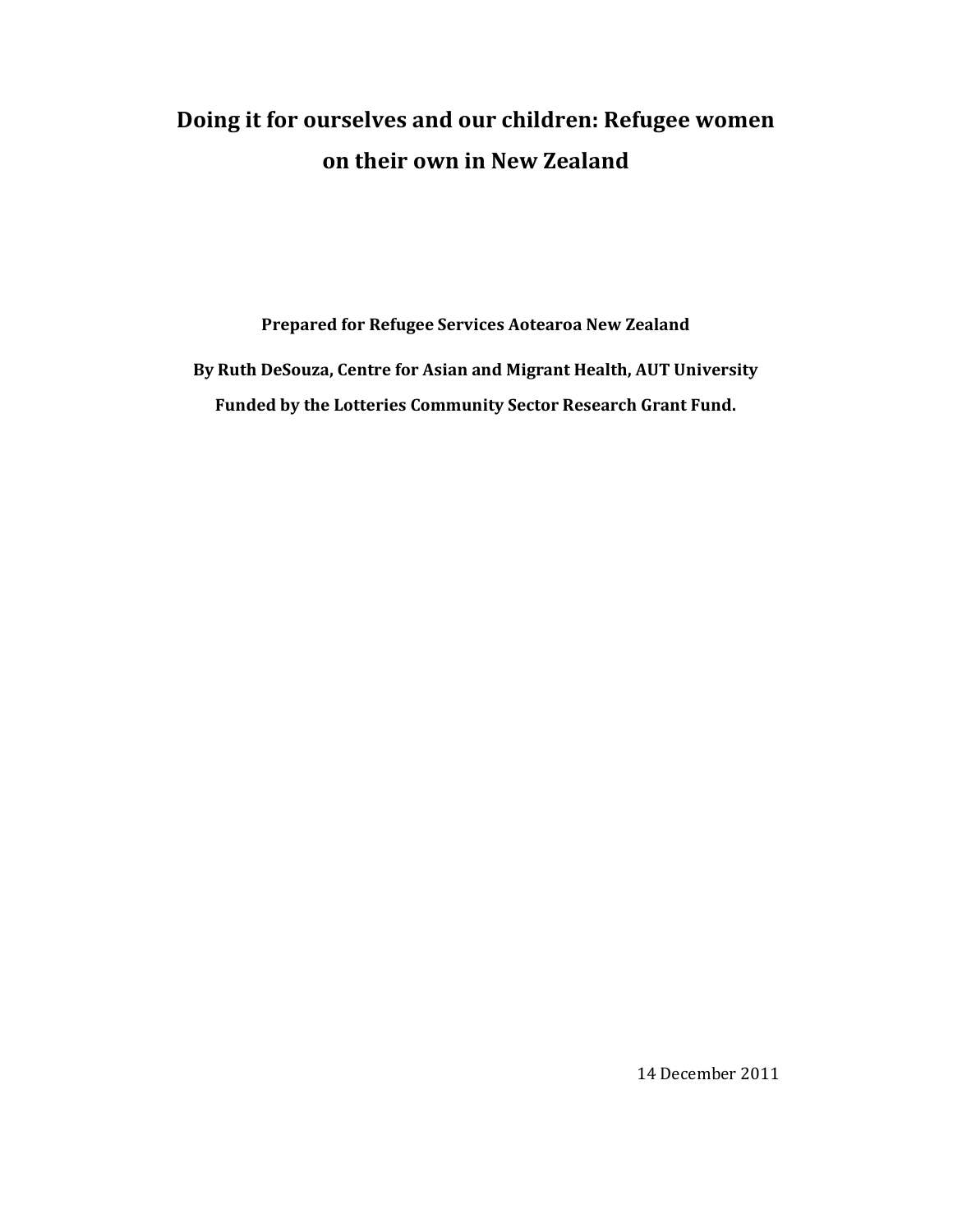# **Acknowledgements**

*"While every refugee's story is different and their anguish personal, they all share a common thread of uncommon courage – the courage not only to survive, but to persevere and rebuild their shattered lives."* 

*Antonio Guterres, U.N. High Commissioner for Refugees* 

Thank you to the women with uncommon courage who took part in this research. I hope that your voices, which speak so powerfully in this report, are heard and that the report contributes to better supporting the rebuilding of your new lives in Aotearoa/New Zealand, and sadly for those women and their families that follow you. A life where the hopes, dreams and aspirations you have for yourself, your children and your families are supported with care and dignity by those policies, personnel and institutions that are designed to provide that support.

Thanks also to Jill Conway, Dr Fahima Saeid, Changemakers Refugee Forum, Auckland Refugee Community Coalition, the Canterbury Refugee Council, Jenni Broom, Shoba Nayar, Community leaders, Community interpreters and Refugee Services staff. This work would not have been possible without you.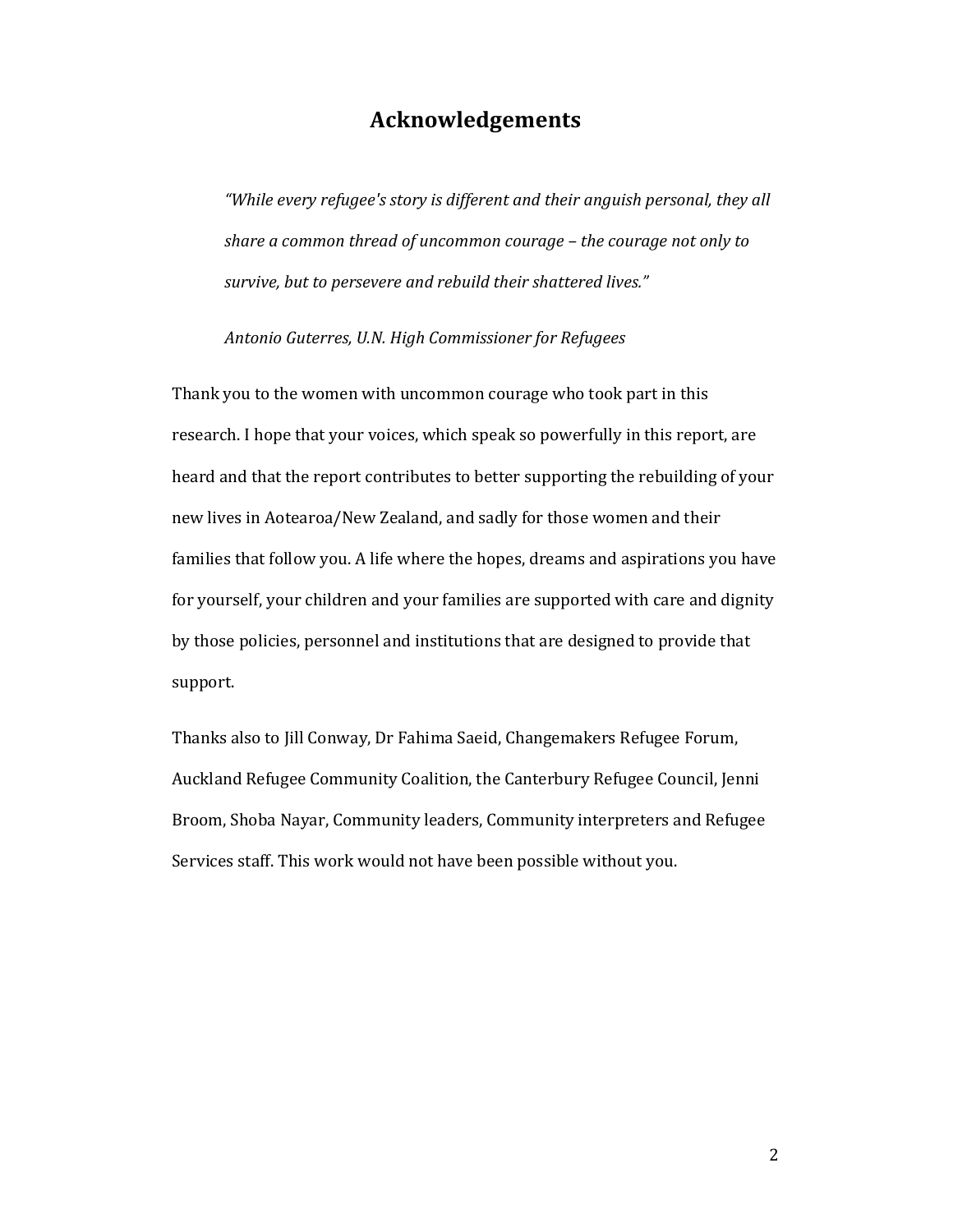## **Executive Summary**

This project was funded by the Lotteries Community Sector Research Fund and jointly undertaken by Refugee Services and Auckland University of Technology's Centre for Asian and Migrant Health Research, with the support, guidance and practical assistance of the three Strengthening Refugee Voices groups in Auckland, Wellington and Christchurch. Little is known about the experiences of women who enter New Zealand through the Women at Risk category identified by the Office of the United Nations High Commissioner for Refugees (UNHCR). The Women at Risk category constitutes up to 75 places (10%) of New Zealand's annual refugee quota of 750 applicants. The purpose of this project was to examine the resettlement experiences of women who entered New Zealand through this category or who became sole heads of households as a consequence of their resettlement experiences. A focus on strengths and principles of social justice, community development and capacity building were central to this investigation. Specifically, we had a transformative agenda, which was to enhance the wellbeing of refugee women by focussing on the roots of inequality in the structures and processes of society rather than in personal or community pathology (Ledwith, 2011). Within this frame, we were committed to constructing refugee women as assets rather than deploying as replicating deficit models where refugee women are represented as burdens for the receiving society (Butler, 2005).

Focus groups were held in 2009 and 2010 with women who entered New Zealand as refugees under the formal category 'Women at Risk', or who became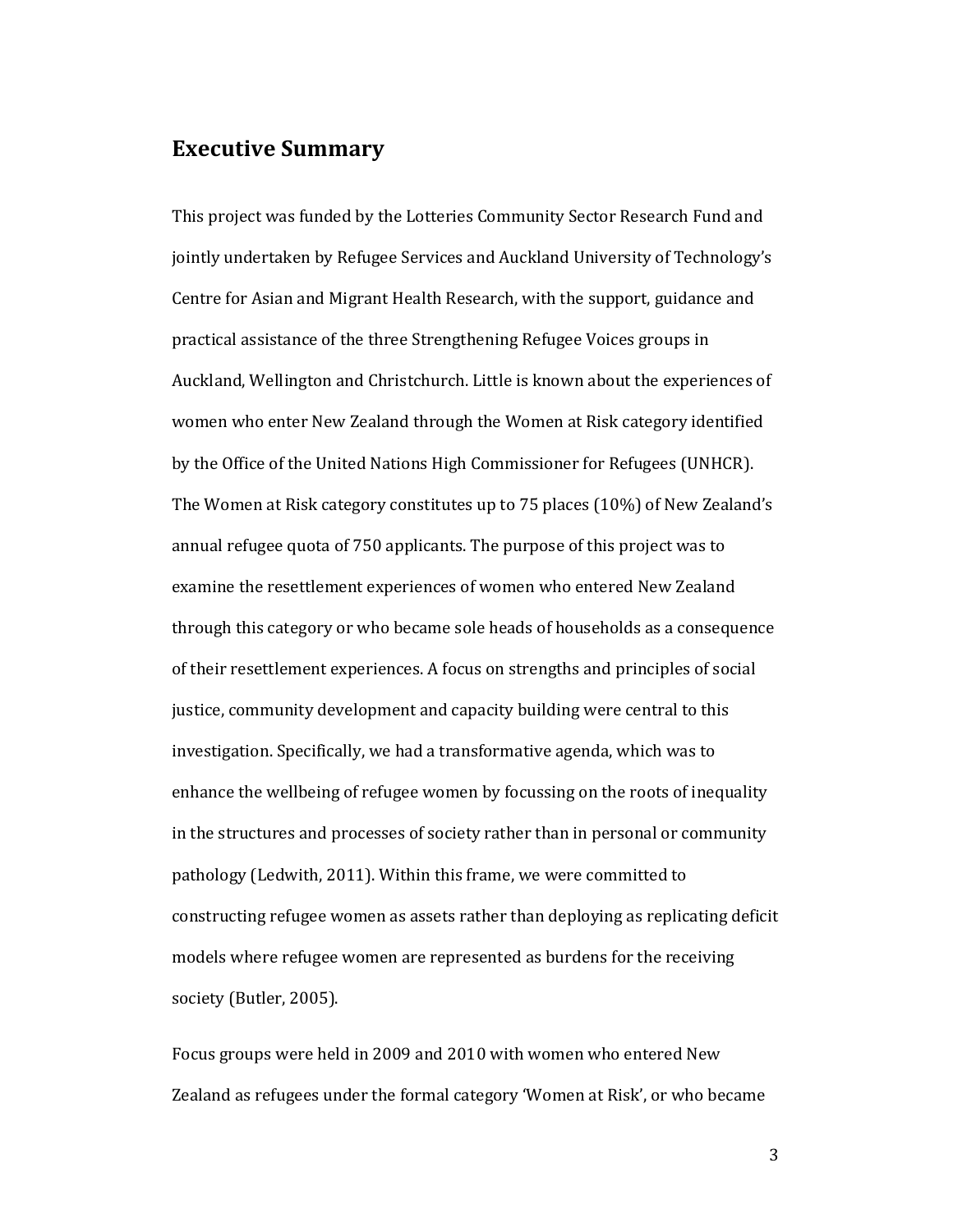sole heads of households once they arrived in New Zealand. The length of time they had lived in New Zealand ranged from five months to 16 years. Prior to undertaking data collection, we held lengthy consultations with the three Strengthening Refugee Voices groups in Auckland, Wellington and Christchurch in order to scope and refine the research focus and process. These groups were subsequently contracted to provide services and support. Data from focus groups with women was supplemented by focus groups with service providers, and by other stakeholders.

## **Key Findings**

Although support needs are similar to all refugees arriving in New Zealand, the issues were magnified for women who were on their own, and earlier intervention in the first stages of resettlement would have significantly improved the longer-term settlement outcomes for women. Refugee women who are sole heads of households experience double the burden of stress with half the support. Help costs money if it is needed for more than short periods. Many women experience isolation compounded by English language difficulties and limited access to language resources. Some women might have family support but women were often concerned that their family members were isolated at home while they were studying or working. There was concern about accepting help from community members and the potential for gossip.

#### **Recommendations**

- **Extended, longer-term support from specialist agencies such as Refugee Services.**
- **Subsidised practical help, particularly in the early stages of settlement**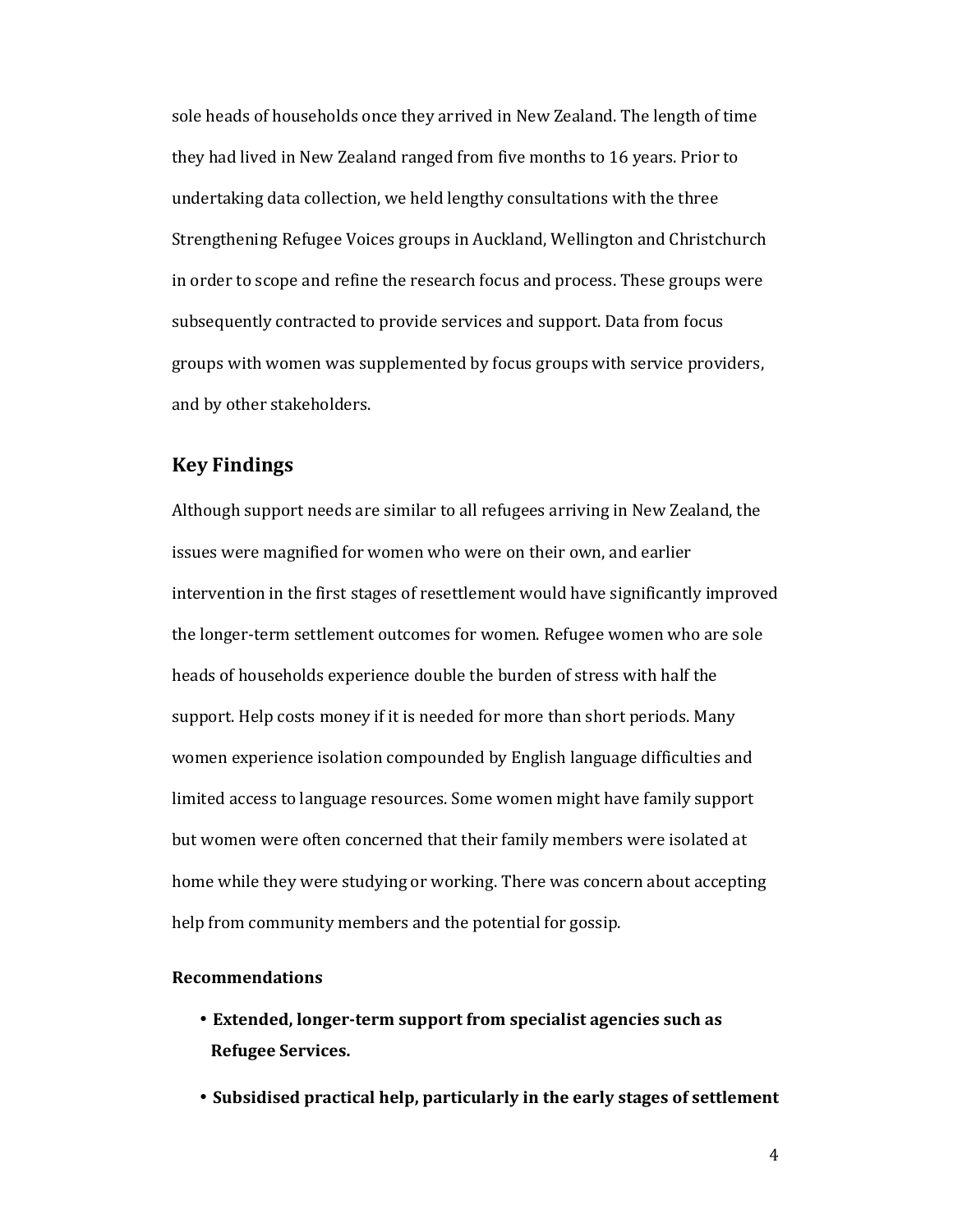**and especially in the areas of childcare and accessible English language classes.** 

- **Assistance to broaden sources of support and networks.**
- **One-stop-shop/holistic support from culturally and linguistically skilled refugee community insiders.**

## **Support**

Refugee women received support from a range of sources including community supports that are not always recognized, such as churches, mosques, religious leaders, and community members. At times, proximity to their ethnic community was a mechanism for orientating themselves to the new country in addition to the support offered by Refugee Services. In turn, many women made a point of looking after and supporting newcomers as they were settling in, including taking food to new arrivals at Mangere. However, support from the community was not always adequate and women expressed the need for ongoing institutional support, especially if they were on their own.

#### **Recommendations**

- **Acknowledgement of the invisible labour of community and faith organizations.**
- **Recognition of the need for ongoing support.**

#### **Parenting**

Raising children in New Zealand brought new stresses. These included concern about the loss of culture, values and language, and losing their children to less palatable values including the consumption of alcohol and drugs, gender mixing and lack of respect for elders. Women addressed these issues in a range of ways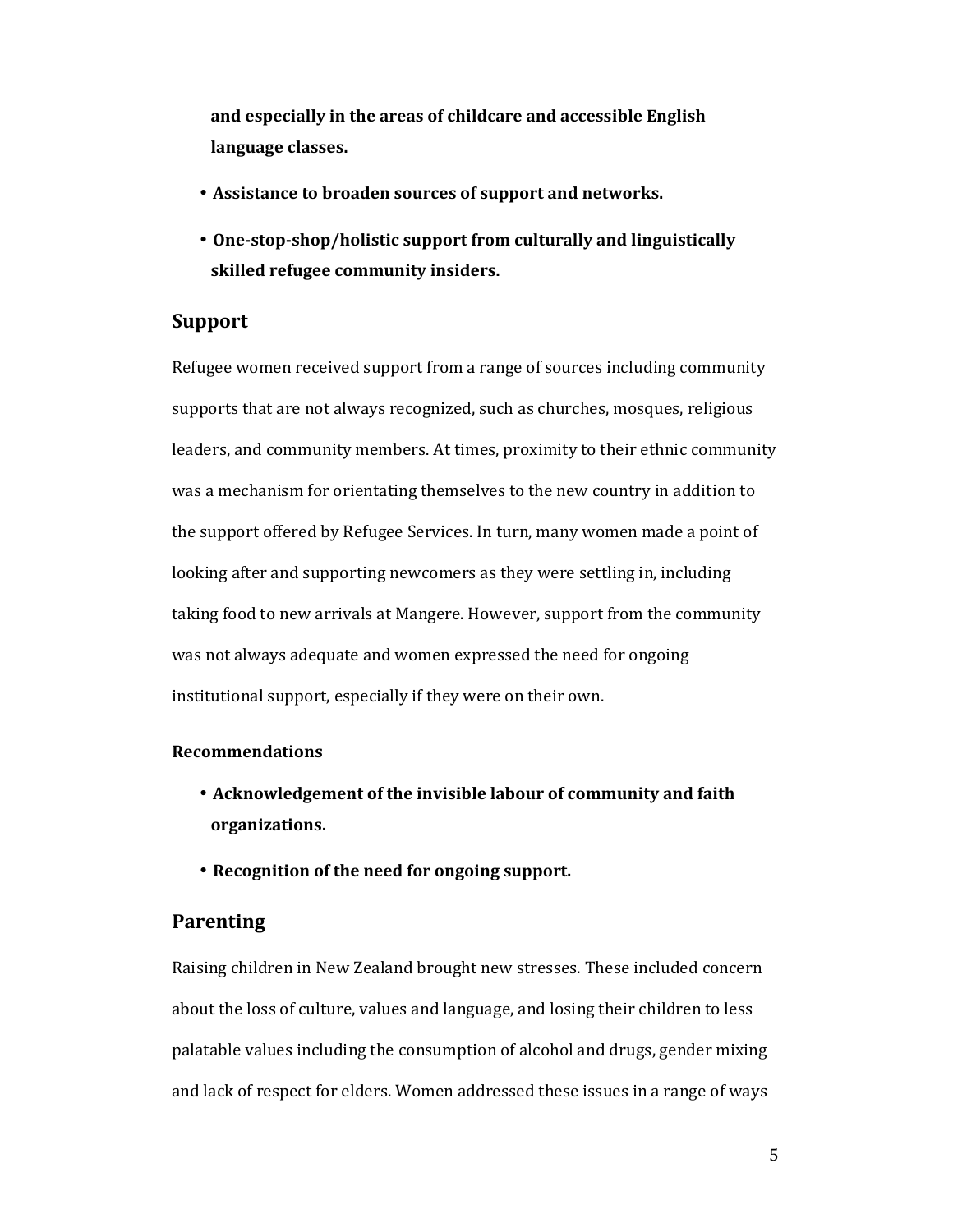that included trying different, less hierarchical styles of parenting, attempting to spend more time with their children, and engaging them in broader supports e.g., the mosque. However, a few women had the experience of losing their children through the intervention of CYFS and felt disempowered in their interactions with CYFS and with schools.

#### **Recommendations**

- **Programme for parenting for refugee women, particularly around issues such as discipline and intergenerational gender issues.**
- **Programmes for young people particularly around growing up in a one parent household.**
- **Cultural competence training for CYFS staff.**

#### **Family reunification**

Living in New Zealand is difficult for women who are conscious of their own comfort while other family members struggle. However, the cost of bringing family members from overseas is prohibitive and the expenses involved in providing support in the form of phone calls and remittances add a burden to the already stretched lives of the women. It is important to highlight the usefulness of extended family members for these women on their own as well as the types of help that these family members could provide. Additional stresses include the requirement that refugee women are able to support their families once they arrive in New Zealand. The process is made even more difficult by a lack of understanding around immigration processes and the language used by Immigration New Zealand to communicate and navigate the women through the process.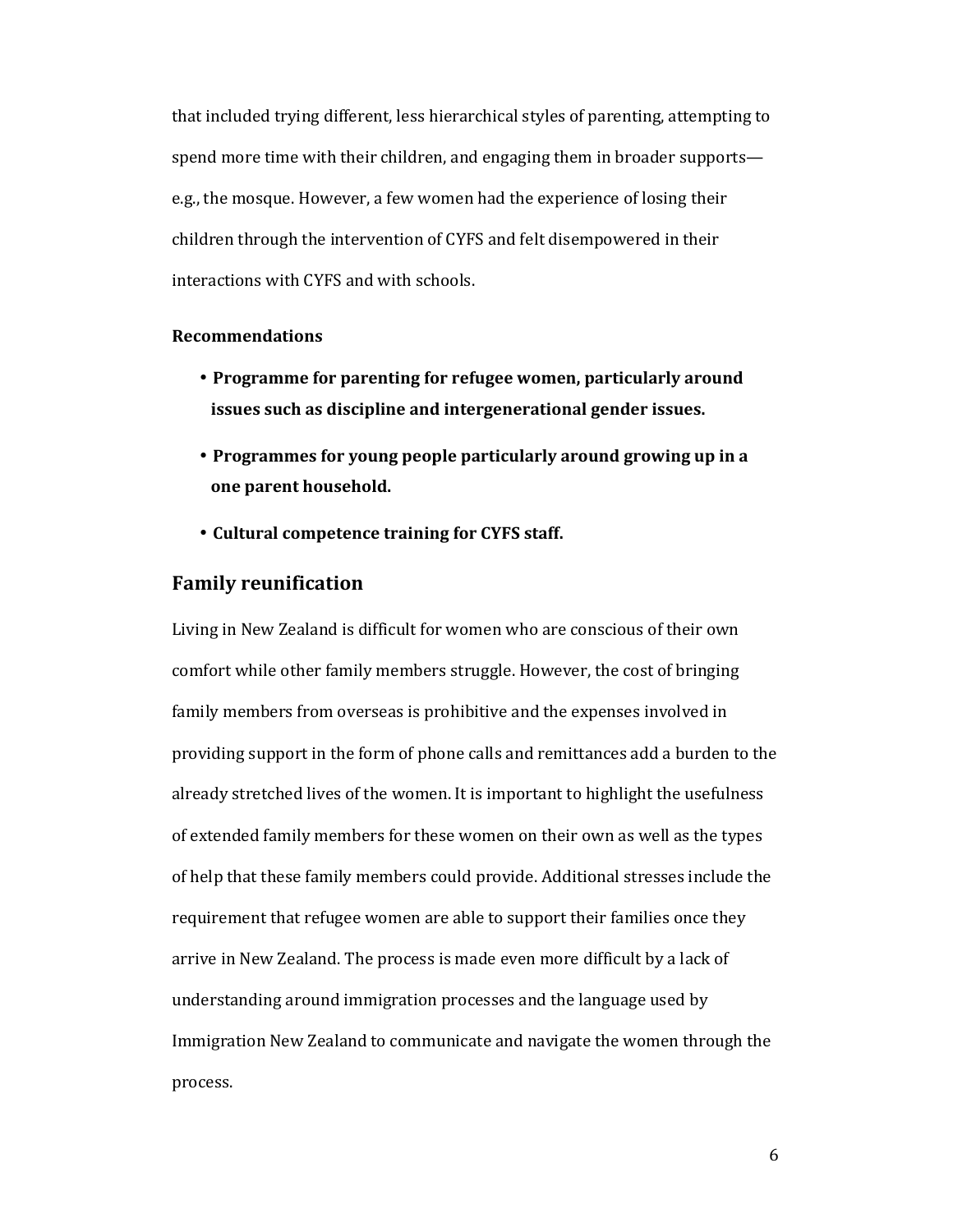#### **Recommendations**

- **Prioritise and remove barriers around the reunification with family for women who are here on their own. Although they are eligible under Tier One of the Family Support category, in reality barriers still exist that exclude access.**
- **Provide financial support to women recognising their unique situation.**
- **Increase support to facilitate improved understanding of the processes and decisions that are made by Immigration New Zealand, including a review of the language and communication styles used as part of these processes.**

## **Health services**

Women encountered a different health system that they found difficult to navigate at times. Many women felt that their health concerns were not taken seriously and that the health system created new problems. In terms of some health beliefs and stigma, there was value in having more services available that were culturally appropriate. The surfeit of health professionals with a refugee background was a potential resource that was not being used.

#### **Recommendations**

- **Increased support around the navigation and understanding of health services in the community.**
- **Train and employ a more ethnically, religiously, and linguistically diverse health workforce at all levels.**
- **Develop culturally responsive services.**
- **Examine the affordability of services.**
- **Develop the cultural competence of staff working in health services.**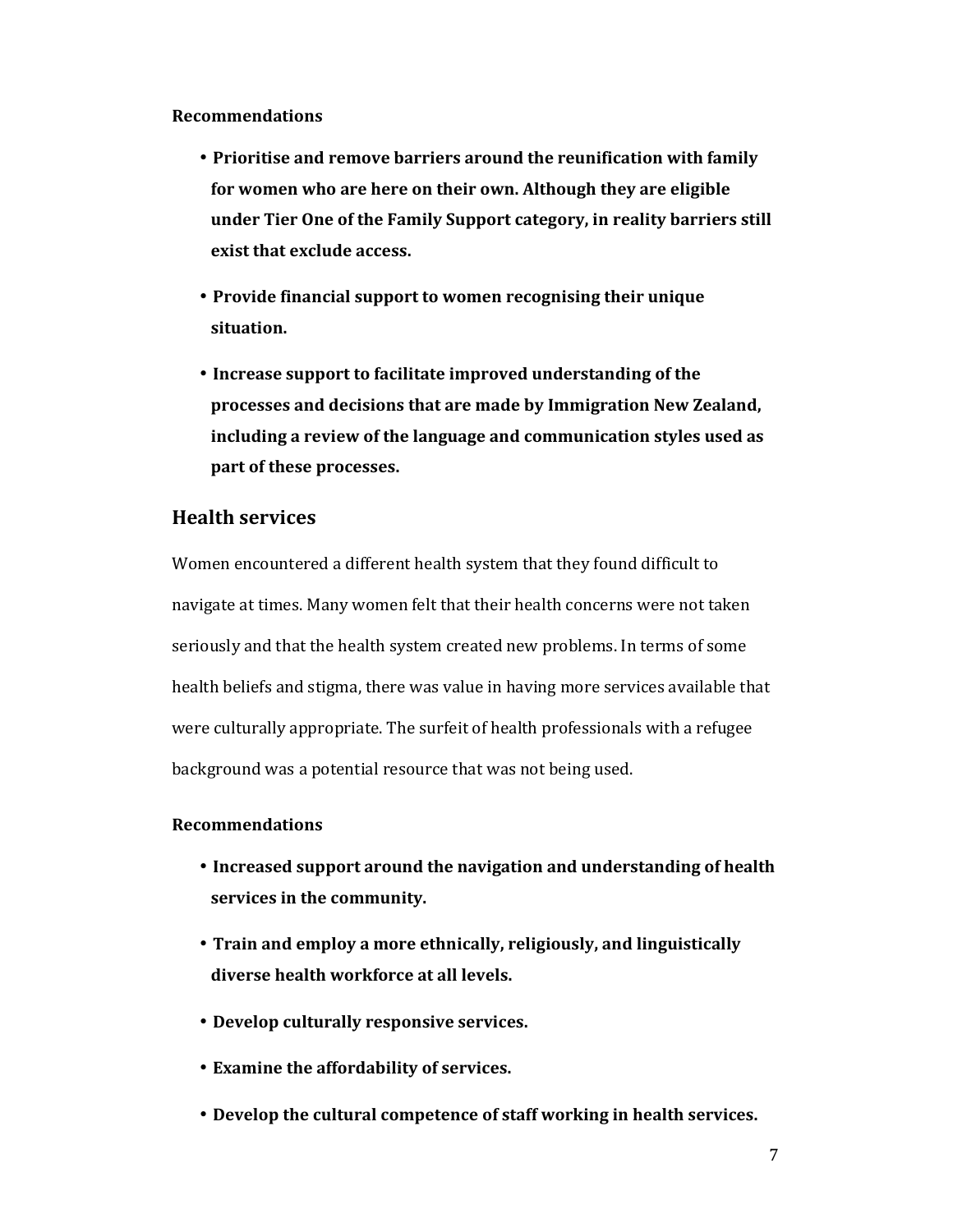## **Education**

The cost of available daycare for the children of refugee women on their own is prohibitive, in some cases consuming the lion's share of the family's income/benefit. Taking up loans in order to finance their own education is also a problem. This prevents women from achieving their own goals, such as learning English, driving, or gaining further education, which would assist them in the long term with employment and independence. Women generally considered their own advancement as secondary to their children. If women were resourced financially to gain an education, this would assist them to also become a resource for their children. Having long-term support to enable these women to enter the workforce would also be of benefit.

#### **Recommendations**

- **Subsidised daycare for women who are on their own.**
- **Mentoring especially in the early stages of settlement.**
- **Scholarships for further education.**

#### **Employment**

Barriers to employment included: 'lack' of New Zealand experience, language barriers, their perceived difference (clothing, culture, skin colour), paucity of appropriate childcare, and poor public transport. The impacts of unemployment included losing their dignity, the health impacts of taking inappropriate jobs, and boredom. Women were concerned that their children were not getting employed despite having earned tertiary qualifications.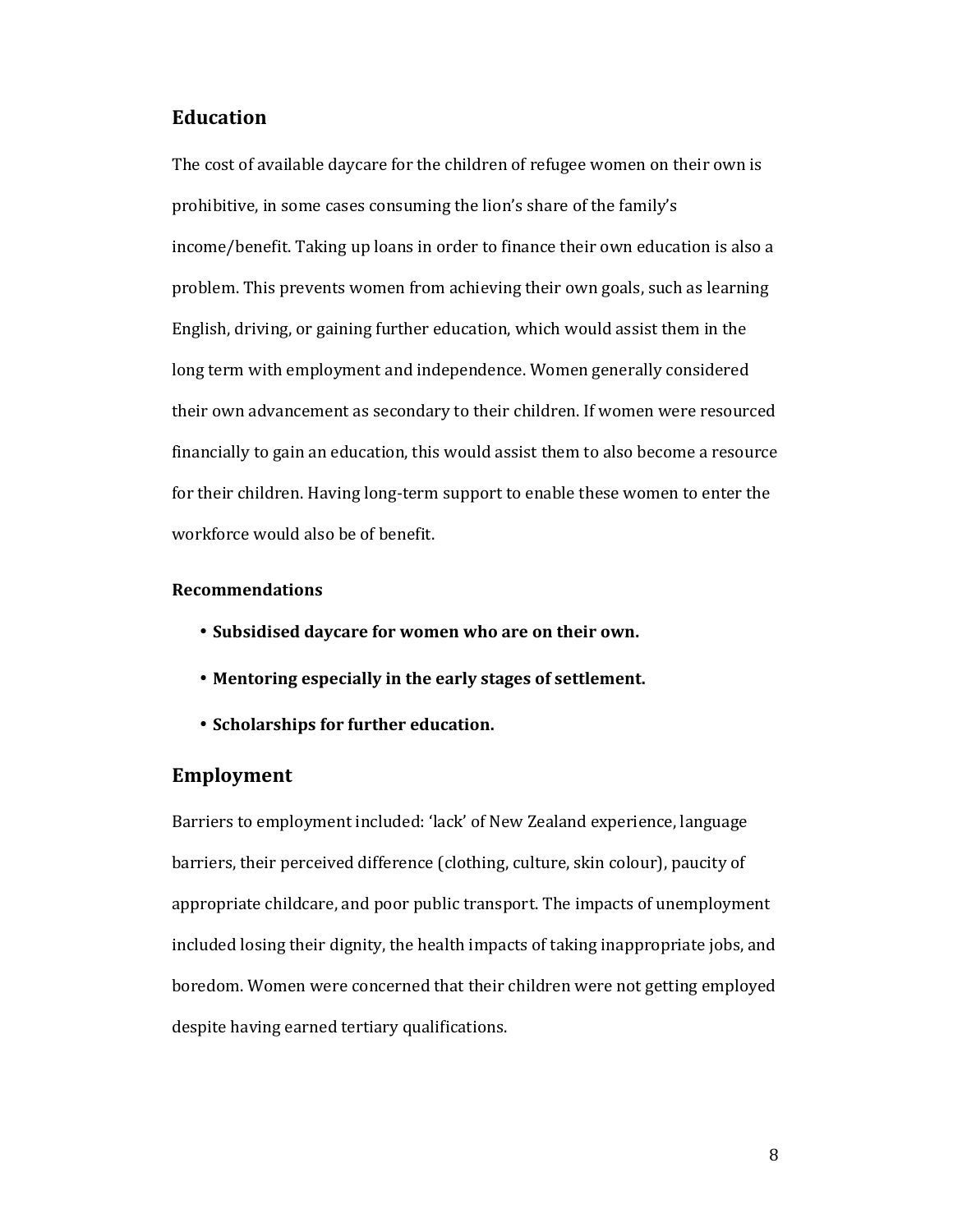#### **Recommendations**

- **Subsidised driving lessons; support with transport.**
- **More work with employers to destigmatise refugee workers.**
- **Work mentoring/brokering services.**
- **Early intervention options that enables them to advance their own employment pathway and aspirations while at the same time supporting their children's,**
- **Support for family members who come into New Zealand through the reunification category to obtain further education.**

## **Racism**

Refugee women and their families experienced a range of racism-related harms that were institutional and interpersonal, taking physical and verbal forms. They were marked out by their clothes and accent, and verbal altercations saw stereotypes being invoked particularly around Islamophobia and discourses of the war on terror. Women deployed a range of strategies to cope with racism, including minimising the racism and helping their children to cope with it.

#### **Recommendations**

- **Social marketing campaigns.**
- **Community education.**
- **Addressing structural racism.**
- **National conversation on racism.**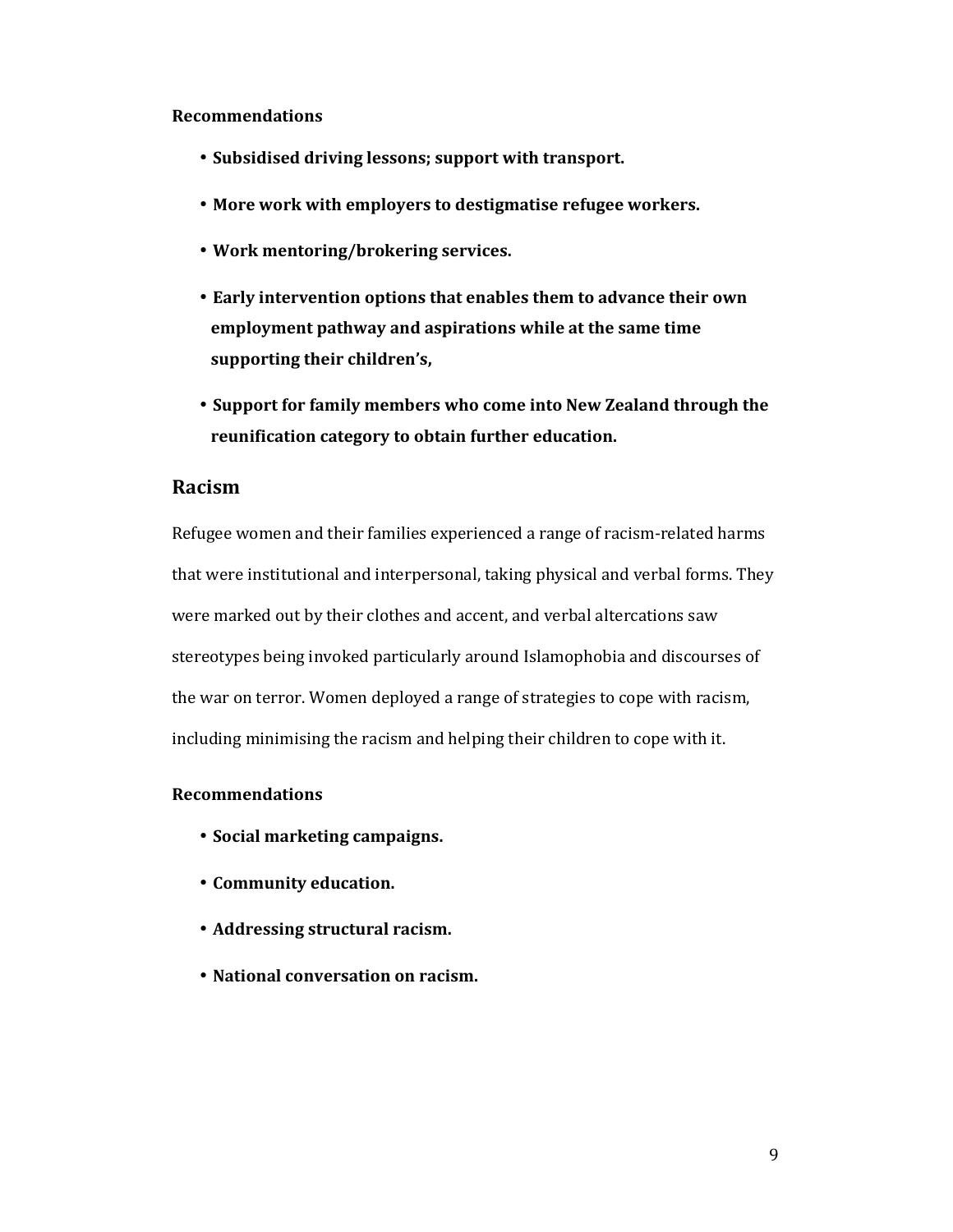## **Future research**

Feedback received from refugee community members reflected a desire for further research into the experiences of refugee men and refugee youth to complement this work.

It is hoped that this research provides a snapshot of the role and value of various sectors in enabling or constraining the resettlement of refugee women and that, in doing so, it better informs theory, practice and policy so that the selfdetermination and resilience of refugee women and their communities is supported.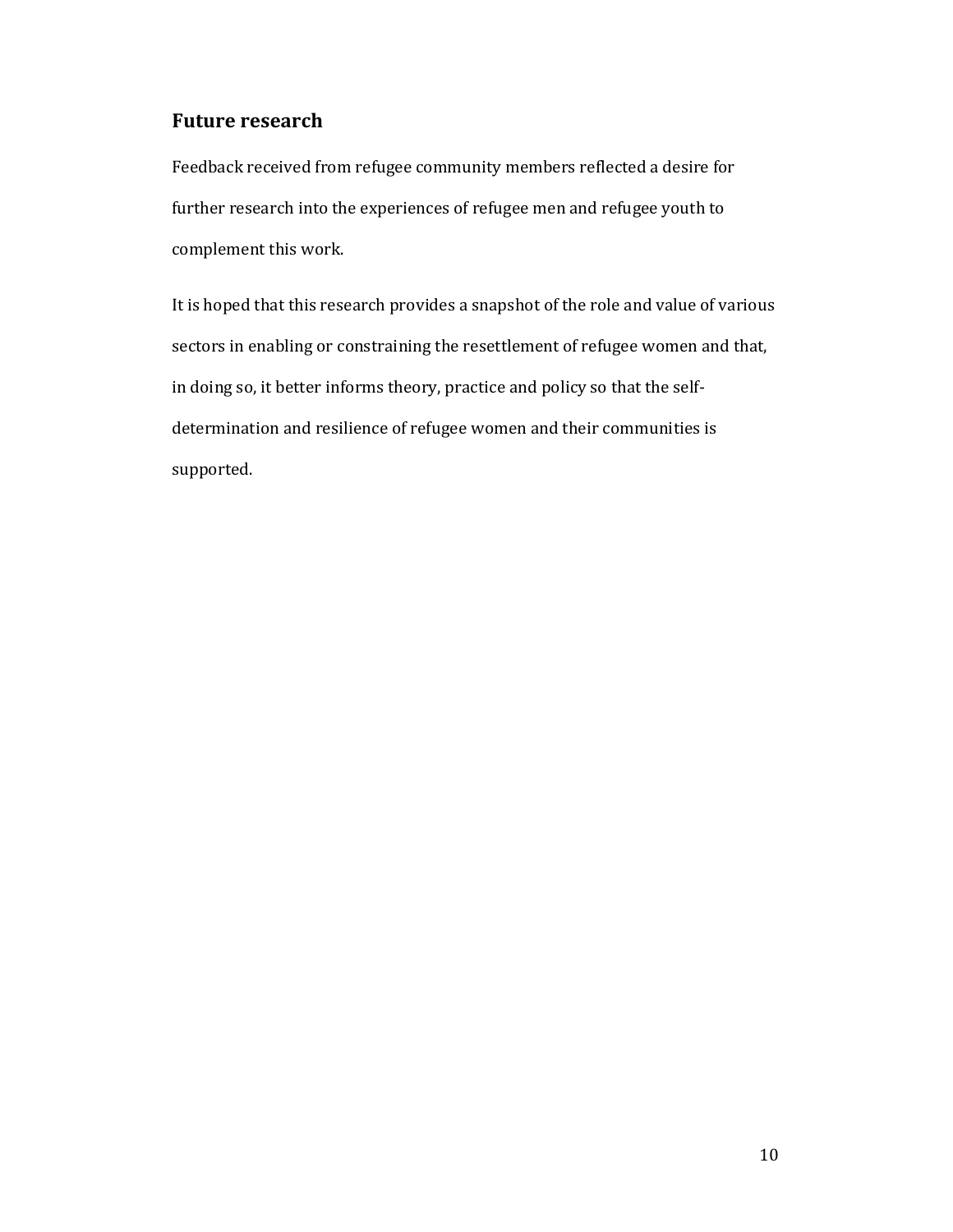# **Discussion and Recommendations – Supporting Refugee Women as Sole Heads of Households**

This research adds a New Zealand perspective to the study of refugee women's resettlement experiences and aligns with international research showing that refugee women on their own experience unique challenges (Goodkind & Deacon, 2004)—not only because their experiences and needs differ from refugee men, but because their role as primary caregivers means that their wellbeing is central to the successful adjustment and wellbeing of family members.

This final section links with the key headings of the draft Refugee Resettlement Strategy currently under development. The strategy aims to "see refugees rebuild their lives in New Zealand as quickly as possible, focusing on selfsufficiency, participation, health and wellbeing, education and housing at each stage of the resettlement process". The strategy encompasses the diverse needs of refugees, beyond those that arrive via the UNHCR quota, to also consider the needs of people granted asylum-seeker status and those who come to New Zealand as part of the family reunification process. This chapter aims to contribute to this policy work with a specific gender and sole-head-of-household lens. This section of the report includes literature, data from the study, and feedback from community sessions.

#### **The Honeymoon Period**

The women that took part in this study experienced their initial arrival in positive terms, feeling relieved to be starting a new life. What impressed women most when they first arrived was being safe and in a peaceful place. Their hopes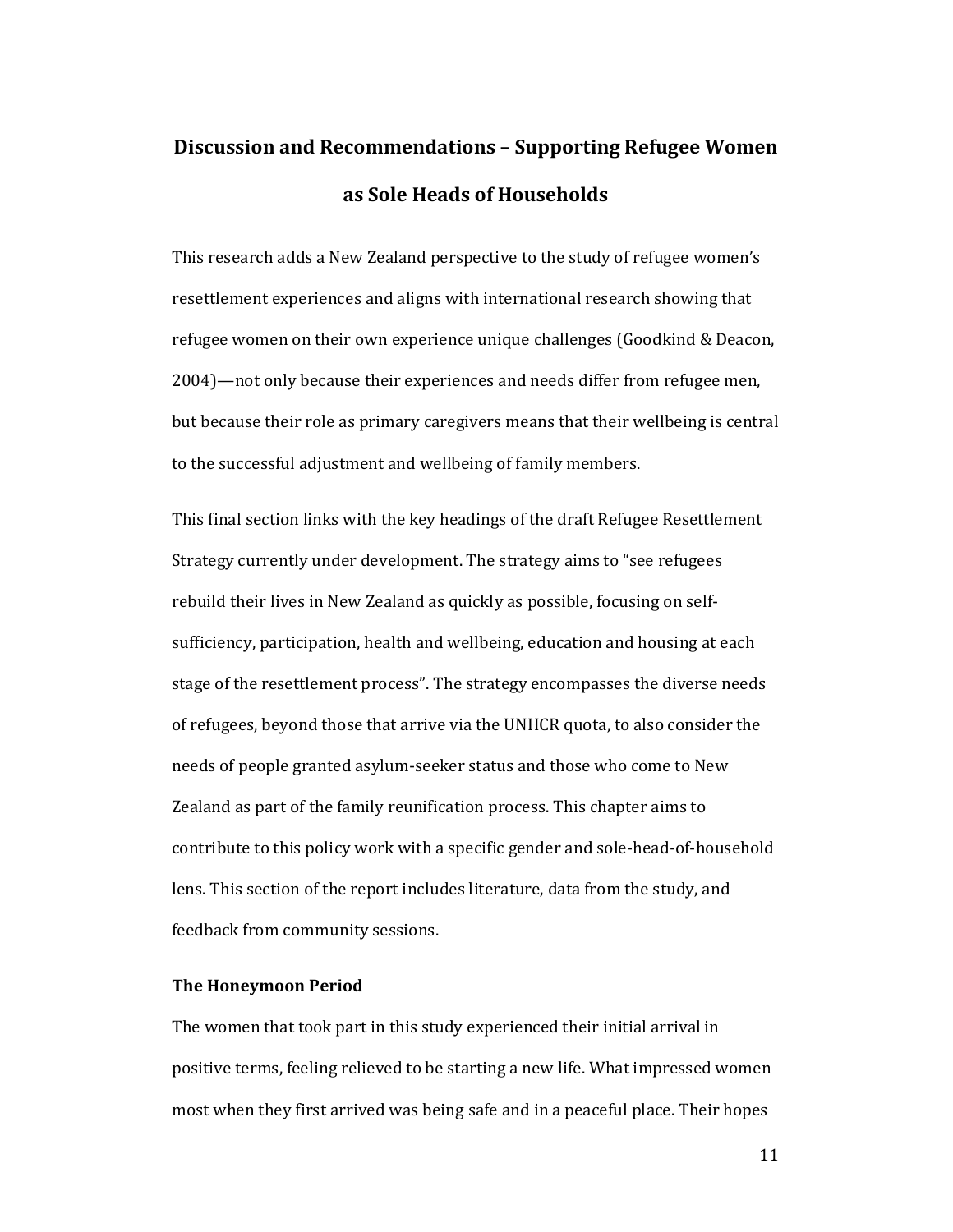for the future seemed attainable, with the possibility of equal rights and being able to look forward to and think of a future for both themselves and their children. In this early period, their health needs were well taken care of (in the context of Mangere, where they found the orientation programme and support from all agencies at Mangere useful). In Mangere, they had access to healthcare, early screening, treatment, and immunisation.

They felt welcomed and supported in this early period and were energised and motivated by it. Later on, they valued living in a multicultural society and they appreciated community and spiritual support and being able to maintain their culture for the sake of their children. New Zealand represented an opportunity for improving their lives, where they could learn English, study and gain qualifications. They felt that they received good support from Refugee Services and appreciated the support from volunteers. However as Pittaway (2004) noted, "over time reality slowly sets in, and many refugees realise that it is going to be a lot harder than they first imagined to achieve all that they hoped for. In addition to the complex set of challenges faced by all migrants, refugees arrive in countries of resettlement with the 'emotional baggage' they carry from their prearrival experiences" (p. 26). Women in this study experienced challenges in the postmigration environment, investing emotional and financial resources into concern about the family and friends who were still in the country that they'd left behind. Pittaway suggested that, in this situation, refugee women frequently experience guilt, isolation and cultural displacement, but high quality resettlement and settlement services can mediate the impacts of these challenges (Pittaway, 2004). However, the ability of participants in this study to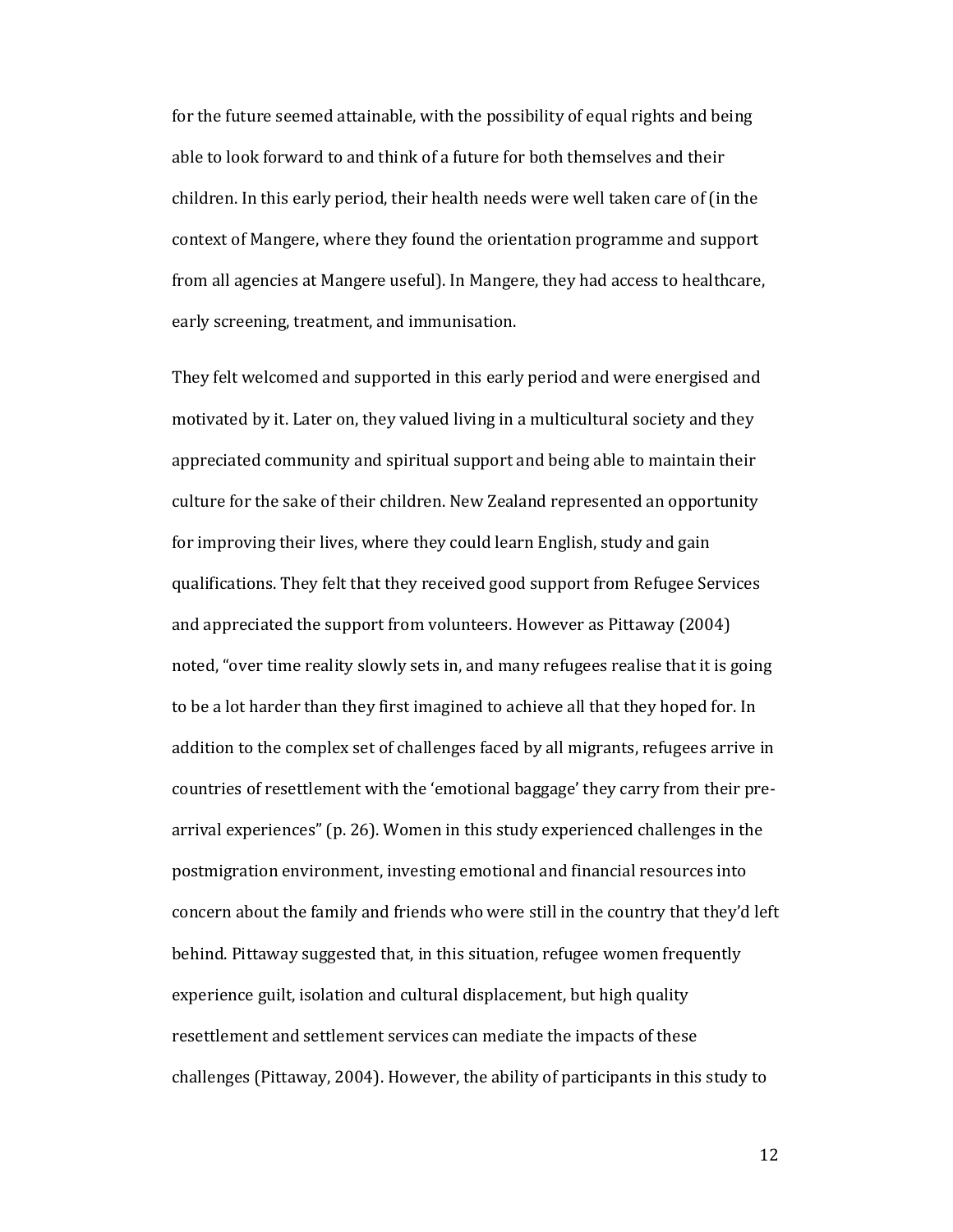cope with the unfinished business of the country they had left behind was compounded by difficulties in the new environment, with language barriers, challenges with parenting, unemployment, poverty and racism added to the significant burden that refugee women were carrying.

#### **Refugee women as sole heads of households could thrive with:**

- **More intensive, initial, individual support; extended periods of support; and ongoing settlement planning and support.**
- **Systems and support that provide equal rights and access, taking into account that they come a different starting point than other newly arrived refugees.**
- **Recognition that they face additional challenges without the support from partners and extended family.**
- **Programmes that support both the children and the mother, leaving neither behind.**

I now turn to attempting to align the findings with the key headings of the draft Refugee Resettlement Strategy. Each section below will begin with the descriptor from that draft document.

#### **Outcome 1: Self-Sufficiency**

*All working age refugees are in paid work or are supported by a family member in paid work.* 

Refugee women in this study experienced financial burdens, and were poor in terms of assets and income while facing additional expenses (phoning family and sending them money or trying to bring them to New Zealand). Their low incomes and dependence on benefits presented a barrier to successful settlement and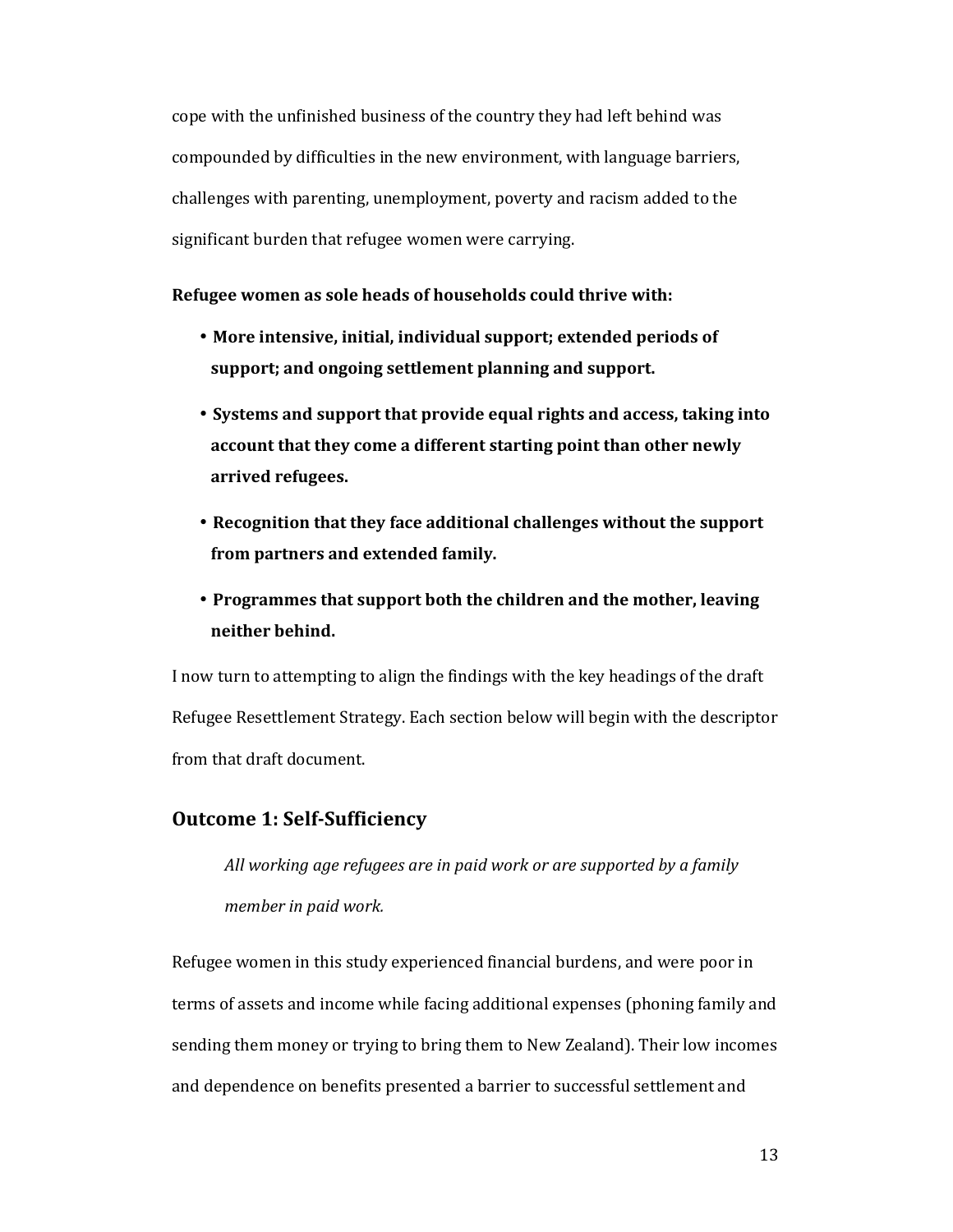integration (Hinsliff, 2007). Research has found that there is an extra 'gender penalty plus' for women refugees (Bloch, 2004, cited in Tomlinson, 2010(Tomlinson, 2010) as compared to employment among men and women who have migrated voluntarily. Employment plays a key role in resettlement for women who might not have had an education in their country of origin or who face challenges in transferring their skills to a new context. Thus, the absence of linguistic and vocational skills limits their adjustment (Goodkind & Deacon, 2004). These issues are compounded by not having access to transportation, or to English as a Second Language classes that would assist resettlement.

#### **Discrimination**

Refugee women had an expectation that they would be able to find employment, yet many women found it difficult to obtain work even after retraining or obtaining further qualifications. They had difficulty gaining work experience. They were concerned that they were being discriminated against due to their accents, their religious imperative to wear modest clothing, and the lack of recognition of qualifications. Women who attended the community feedback session suggested that potential employers saw their colour (and wrote them off as employees) rather than their experience and qualifications. Many women felt that some kind of advocacy was needed so that they could use their morale and muscle to get into paid work and off the benefit. Women in this study were also concerned that refugee youth were being discriminated against on the basis of wearing veils, despite having tertiary qualifications.

#### **Need for a pathway for women who are raising children**

For many women, pursuing employment would have had a deleterious effect on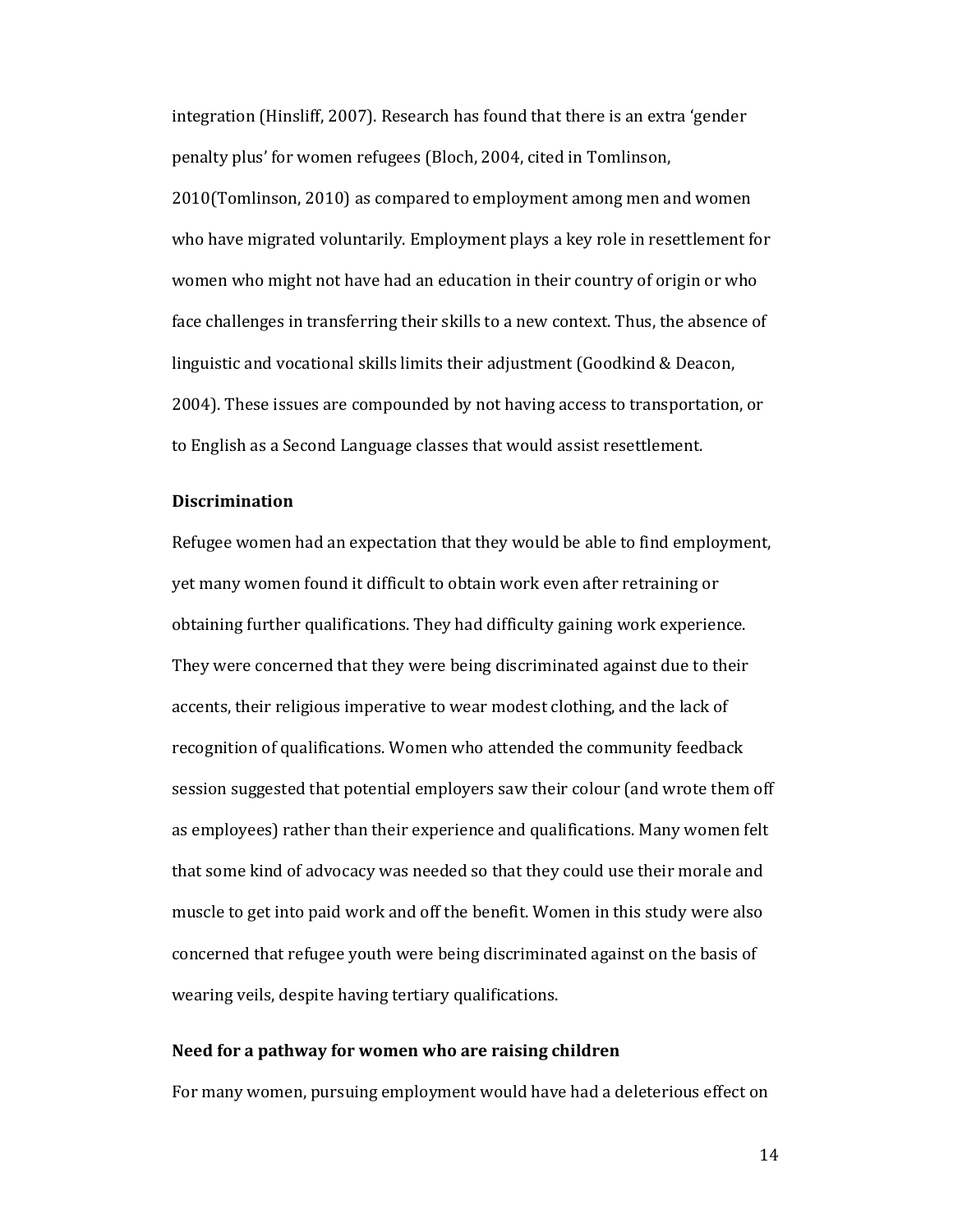their roles as primary caregivers, and therefore, many women chose to prioritise their children's future rather than their own. Women felt they weren't in a position to study or develop their own skills when they first arrived because their focus was on their children. Now, five to ten years on, when the children are less dependent, they need help, support and opportunities. However, many felt stuck in the early stages of settlement and were not supported to join the workforce when ready. The situation was the same for new arrivals as for those who had been here for up to 15 years. They want to work but need a pathway and support. Free, accessible and convenient childcare is fundamental to that being achieved. Free or subsidised study in the form of shorter courses (one to two years to gain necessary skills) and job mentors or brokers was advocated. Further education must lead to employment and many women felt that their health and wellbeing were at risk if they were stuck at home. Their happiness meant that everyone at home would be happy. Not being employed meant that some women, years after arriving, still felt like refugees—powerless and at the mercy of others without an opportunity to move on or be self-sufficient.

#### **English language**

Gender issues have been noted in language acquisition (New Zealand Immigration Service, 2004, cited in (Hinsliff, 2007). Lack of childcare, transport problems or cultural traditions restricting women's movement alone outside of the home can contribute to preventing women from accessing English language tuition. Two years after arrival, these differences in English proficiency were evident, with 52% of men speaking English well, compared with 32% of women (New Zealand Immigration Service, 2004 cited in (Hinsliff, 2007). Pittaway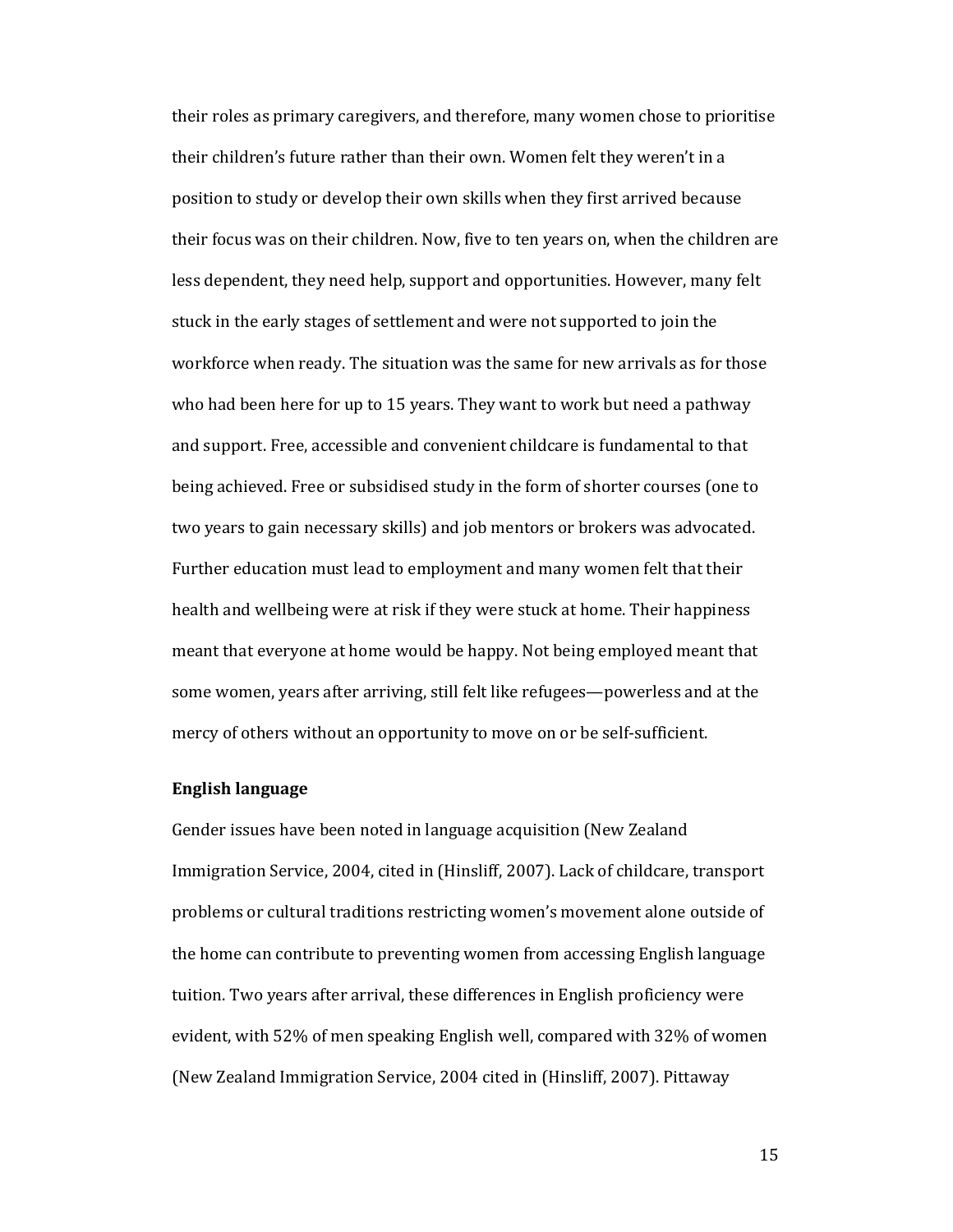(2004) notes that problems accessing English language classes results in barriers to finding well-paid employment, succeeding in the education system, and navigating the social systems that are needed for surviving in a new country (p. 29).

#### **Health issues**

Several women had to take jobs that did not suit their health. Their existing health had an impact on their ability to gain and sustain employment, e.g., back problems or standing for long periods.

#### **Lack of support**

The refugee women also had to deal with supporting their children's education and trying to make ends meet, despite working for up to six days, needing to borrow money and not being able to get ahead. Time was a big pressure for sole parents and never feeling like there was enough to get everything done and no time for rest. No level of support can replace the 24-hour availability of a partner. Ongoing reliance on others to assist them over longer periods produces a significant impact on their self-esteem.

#### **Recommendations**

- **Tailor the orientation process to meet the needs of women on their own.**
- **Need for 'continual living and resettlement' support that aligns with their differing needs—Pathways to Settlement and Employment Plans.**
- **Mentors/work brokers.**
- **Affordable childcare.**
- **Make access to English language classes (ESOL) available long term**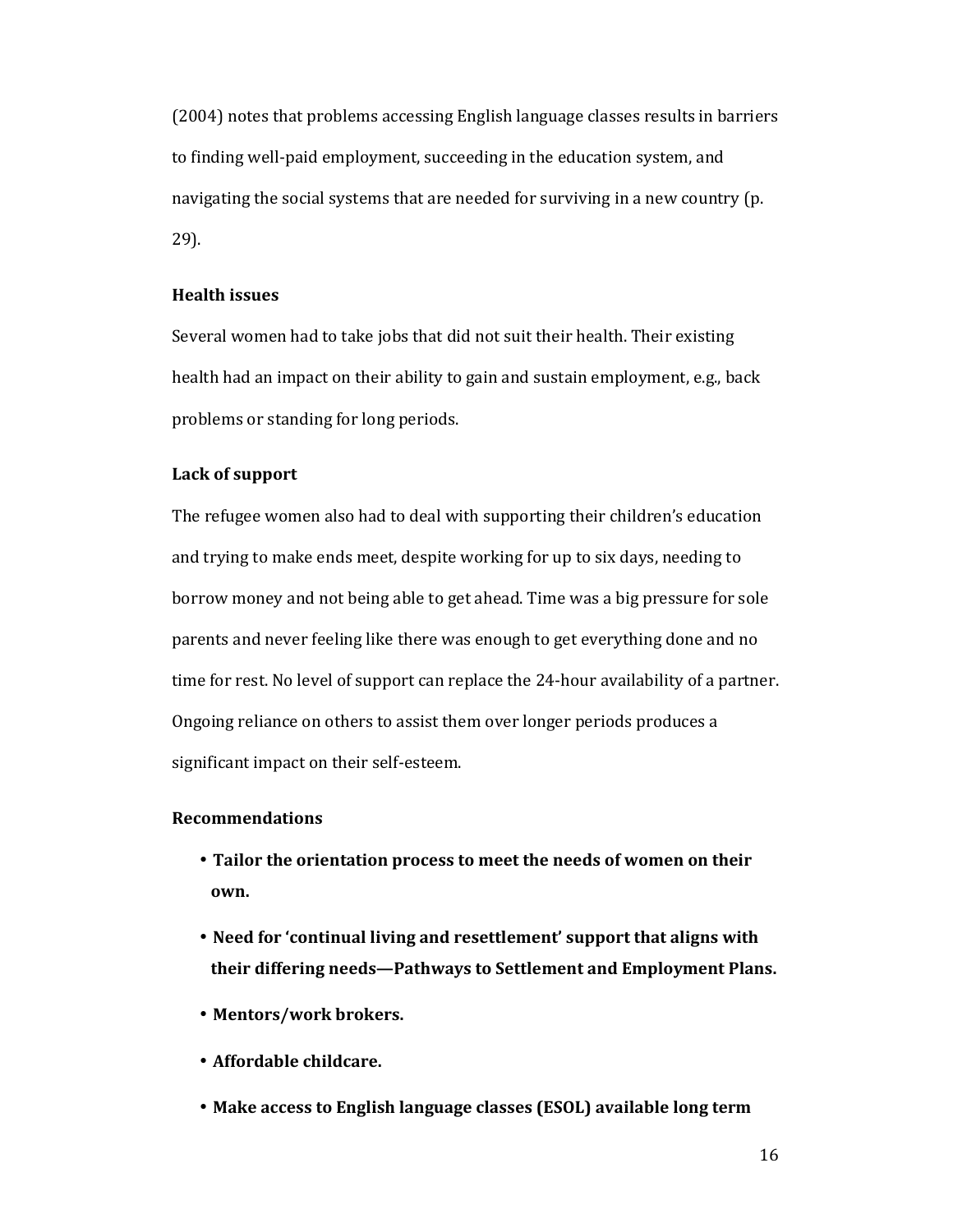**and incorporate work experience components into language courses to improve refugees' job prospects and English proficiency (Hinsliff, 2007).** 

- **Successful resettlement requires affirmative policies and a positive reception from the receiving community (Hayward, 2007). Therefore, there is also a need for:** 
	- **Anti-discrimination work with potential employers.**
	- **Better stories about refugees, as their positioning in the labour market is linked with "the largely hostile, xenophobic and racist representation of refugees in the media and politics" (Tomlinson, 2010, p.279).**

## **Outcome 2: Participation**

*Refugees actively participate in New Zealand life and have a strong sense of belonging to New Zealand.* 

#### **Connection to families and communities**

Refugee women on their own require unique strategies and supports, given that they are more likely than men to stay in the home, and their ability to access English classes, employment, and settlement services, such as housing, training and health care, is reduced (Pittaway, 2004, p. 29). As Pittaway has noted, refugee women often sacrifice their own development and needs for their children and families during the resettlement process because their focus is on getting their families set up. In the meantime, their own needs are marginalised. These complex demands of balancing their own needs and their children's needs without other adult support were often isolating. Mothers made new friends last and were often the last to seek help, which meant taking a longer time to adapt to the new country. Role reversals can occur when women on their own have to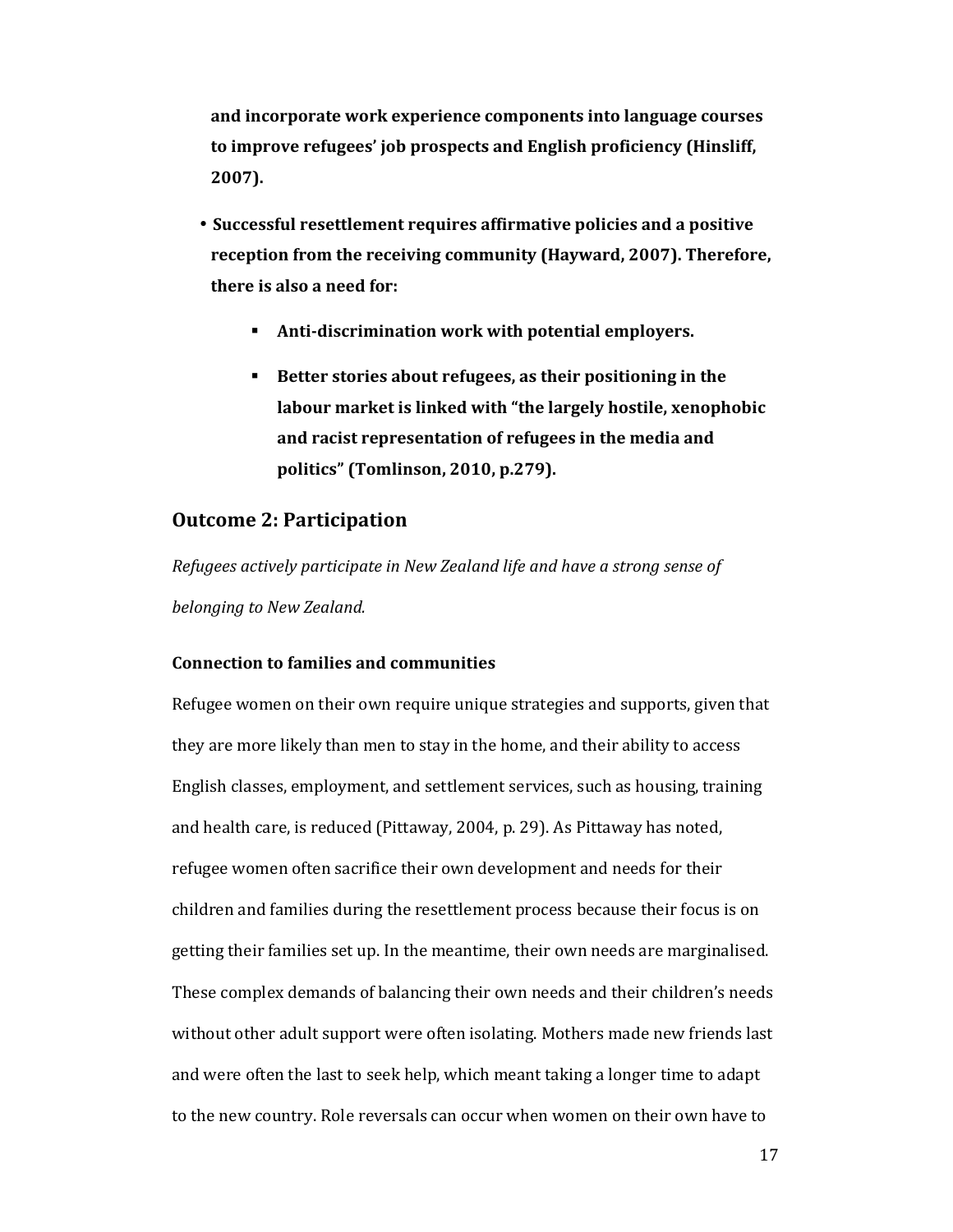depend on their children to find their way in their new life in terms of language and cultural guidance. Pittaway (2004) suggested that this reversal of authority can result in the assertion by young people to adhere to the norms of the new country, which in turn can lead to adults attempting to reinforce parental control to no effect, given that they had relinquished parental authority earlier, thus resulting in the deterioration of family relationships.

#### **Family reunification**

Refugee women who are on their own are more affected by family reunification policies in terms of the need for advocacy and their ability to provide financial support. Women on their own have to develop and learn a new repertoire of skills that might have been shared in their country of origin, such as taking an active role of advocacy. It can be difficult for them to fight hard for their family members when they are struggling to fight for their own survival, yet they often experience the same expectations from family members who are overseas. If their English proficiency is limited, they may have more difficulty in understanding processes and effectively communicating with Immigration New Zealand.

In the community feedback session, women claimed that family reunification policies seemed to help some and not others, that there was a lack of transparency, that it was difficult to bring family members over without money, and that "we are the ones who are prepared to support them; we just want the opportunity for them to come". Providing support, both emotional and financial, is draining for women on their own. At the time of writing this report, scoping work on improving the operational aspects of the family reunification policy was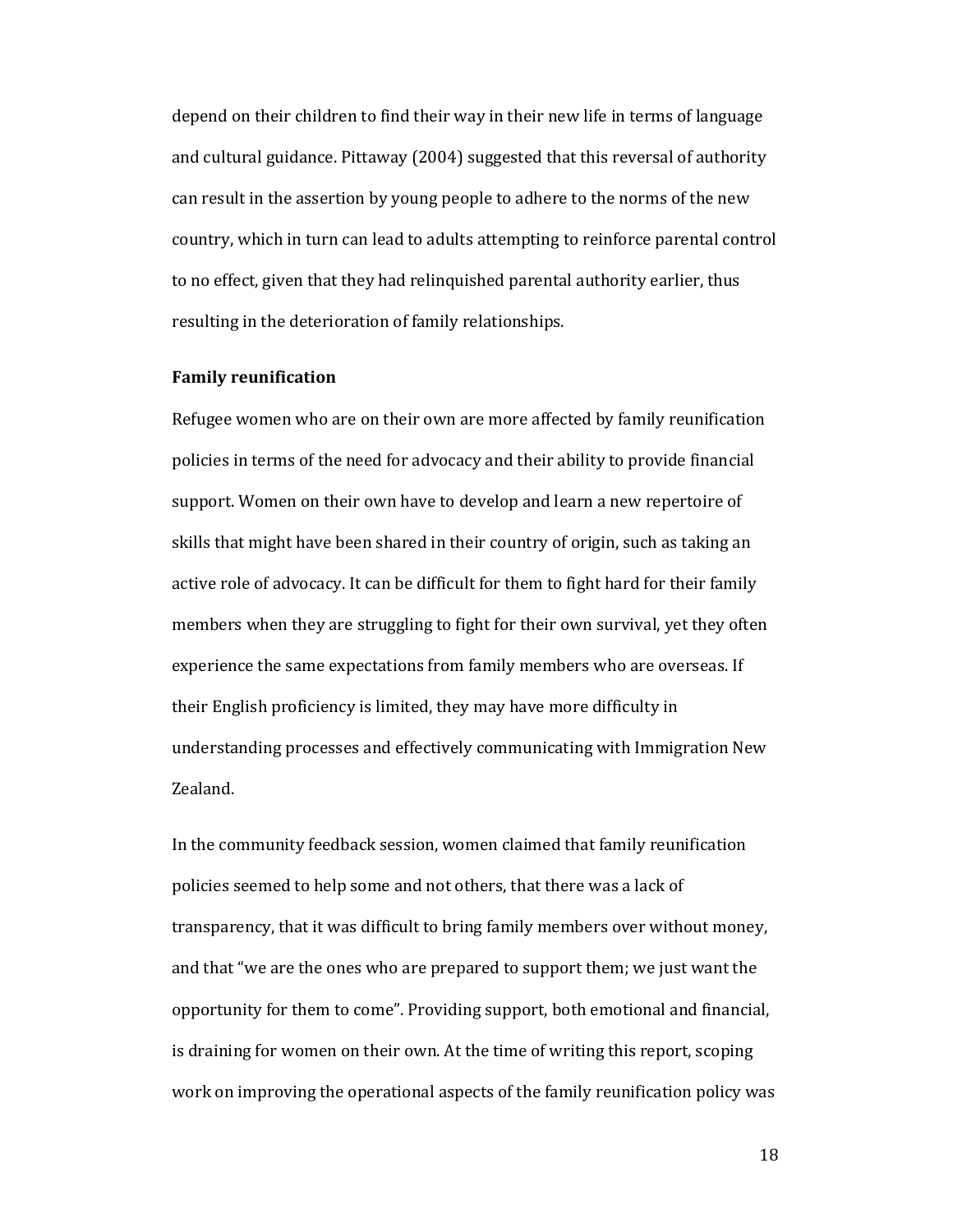being undertaken by the Department of Labour.

#### **Community support**

In this study the support of religious and ethnic community members was critical to the resettlement of the women, filling in gaps that the extended family would have filled. As Pittaway (2004, p.54) noted, the support of religious and ethnic community members is as crucial as settlement and specialist services, providing emotional and social support, familiarity and belonging, and a safe space from which to venture out and learn about the new language and culture. The benefits of learning and being supported by community members who understood the experience were enormous. However, similarity does not always guarantee compatibility, and communities can get burned out, given the demands and needs of women raising families on their own.

#### **Support with parenting young people**

Resettlement into a new cultural environment where values and practices differed from traditional parenting in the country of origin, compounded by the more rapid acculturation rate of children as compared to mothers, causes stress for the women and between generations (Renzaho & Vignjevic, 2011). When women have to face this gap alone in the absence of a partner or extended family support, they can experience an overwhelming feeling of parental responsibility, especially if there is no male role model and they have male children. Many women were challenged with the amount of 'freedom' encouraged for children in New Zealand, encouraging their children to grow up earlier. They saw their young people gaining positions of power due to their more rapid integration and better English language ability, and were concerned about the loss of language,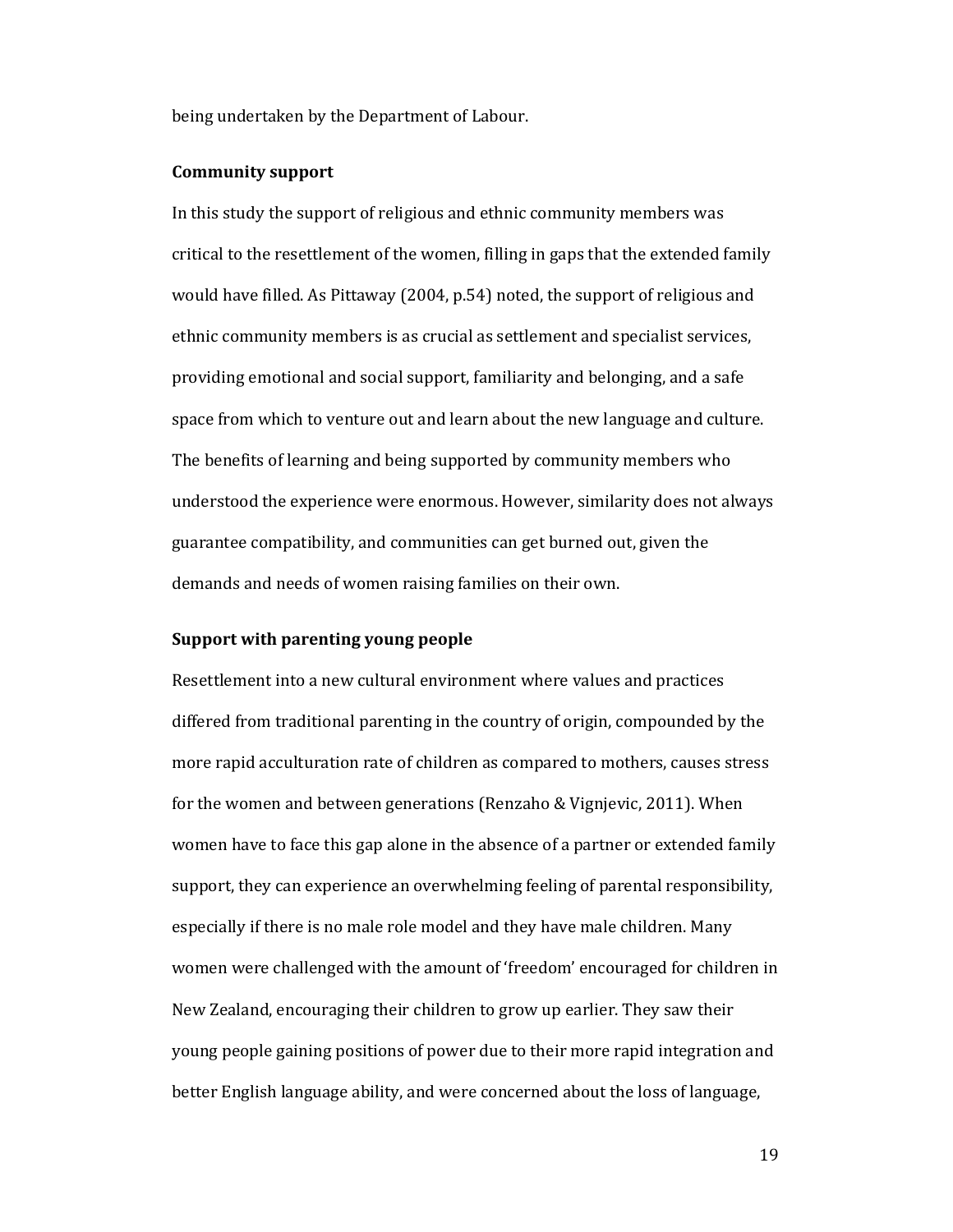customs, and beliefs that resettlement in a new country facilitated. They felt a need to understand their rights as parents in the context of their children's rights and the desire to find a middle ground. They were concerned about how to discipline their children in the face of differing cultural views, and about understanding New Zealand systems of child protection. They also wanted more information about the role of CYFS, their processes, interacting with them, and getting CYFS to listen to them, and they felt powerless when confronted with institutional processes that were not culturally sensitive.

#### **Childcare issues**

Women who were sole heads of households were also more reliant on paid childcare support, as they didn't have partners to assist them both practically and financially. This limited their employment and education opportunities. The availability and consistency of childcare support varied in different locations, and the women were impacted upon even more by having no family around them for support and were left feeling as though they had to choose between their children's needs and their own, with the children always taking priority

#### **Social networks**

Many of the participants aspired to belong and contribute to wider society in the absence of their extended and informal family networks. However, it was harder to connect with others because they often had long periods at home with their children and were waiting for opportunities to participate in social networks. Starting a new life without key family members was quite difficult, especially if they were concerned about the family members' safety or ability to rejoin them. This separation highlights the importance of family reunification and of extended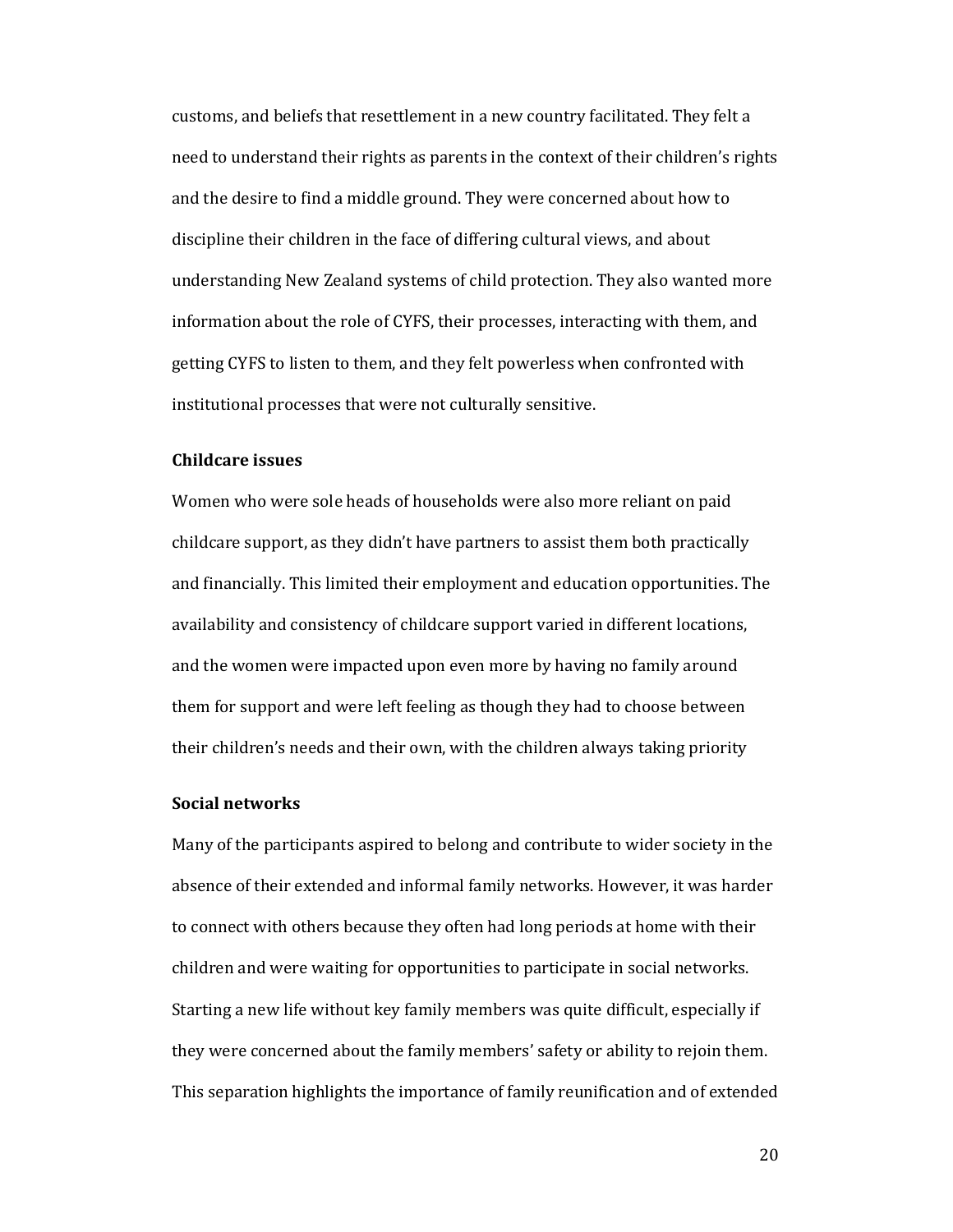family, as well as the need to assist women who experienced low levels of interaction with New Zealand locals in having more friendships outside their own communities (other than their sponsors/volunteers). Isolation precluded the available opportunities for social interaction and was compounded by low levels of English proficiency and by difficulty in obtaining employment. It was hard to meet neighbours in the absence of the social benefits of working. Often, women leaned heavily on other members of their ethnic or religious community but were conscious that others were struggling, too. Spiritual support was important, as was having support from people who understood their language, culture and religion. Participating in the community and its organisations provided an alternative transitional space for many women in their effort to rebuild their lives (Tomlinson, 2010). They desired role models to help with participation and employment. Being on their own made it more difficult to afford a car or driving lessons, which impacted their ability to socialise and network. Being on their own meant that they had to manage the effects of racism toward themselves and their children on their own.

#### **Recommendations**

In order for refugee women and their children to integrate into New Zealand society, opportunities need to be made available for their effective participation, which in turn requires appropriate institutional structures and processes (Mortensen, 2011). However, this study shows that current institutional structures and processes prevent integration. Mortensen suggested that integration occurs not only individually but also as a group, although many challenges are faced at an individual level in the search for employment, housing,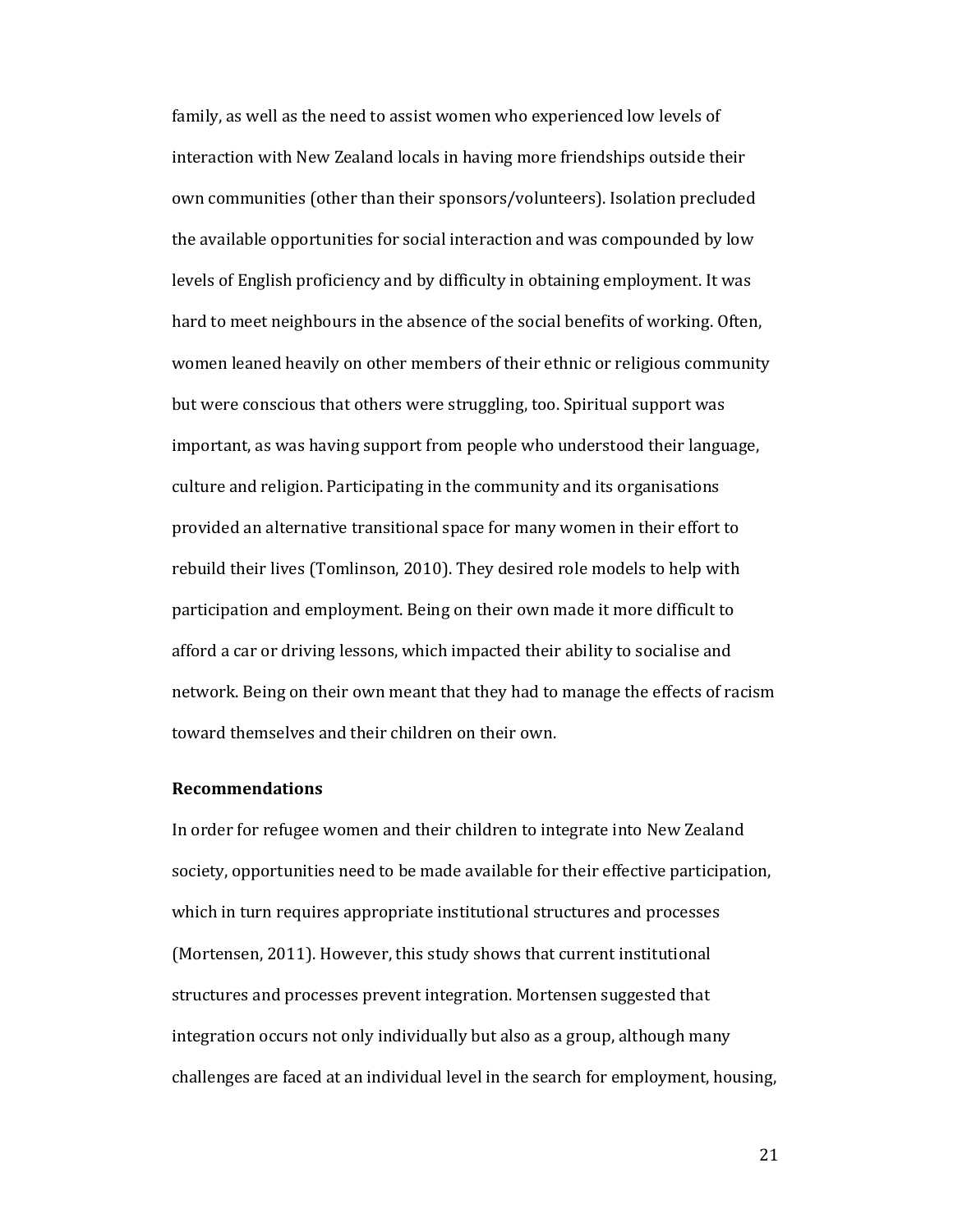and education; accessing health care; and adapting to new social and cultural norms. Collectively, refugee communities that are integrated can mobilise these women as partners in service provision**. Therefore, there is a need for:** 

- **Improved clarity and communication about the reunification process.**
- **An extension of the resettlement assistance provided to refugee women (Hinsliff, 2007), particularly women on their own who are more impacted by the challenges of resettlement but lack adequate support.**
- **One-to-one parenting coaching ,or parenting programmes for women without their children present, as migration requires negotiating the differences in parenting norms between home and the receiving country (Degni, et al., 2006).**
- **Support for opportunities for problem-solving through elders and tribal systems.**
- **Spiritually and/or culturally based school holiday programmes to support children and women in maintaining their culture and religion.**
- **Inclusion of home languages within the school curriculum and environment. These need to be available for all ages of children.**
- **Culturally appropriate childcare options, given the preference for family-based childcare. Training mothers who are looking after their own children at home to become family day care providers for other families could provide an income for mothers offering day care, while serving mothers who want to access childcare so they can study or work (Hinsliff, 2007).**
- **Greater involvement by local governments in resettling refugees in their area, given that they are the tier of government closest to the community, but also assuming their aspiration to develop strong, inclusive communities and their capacity to influence the resettlement**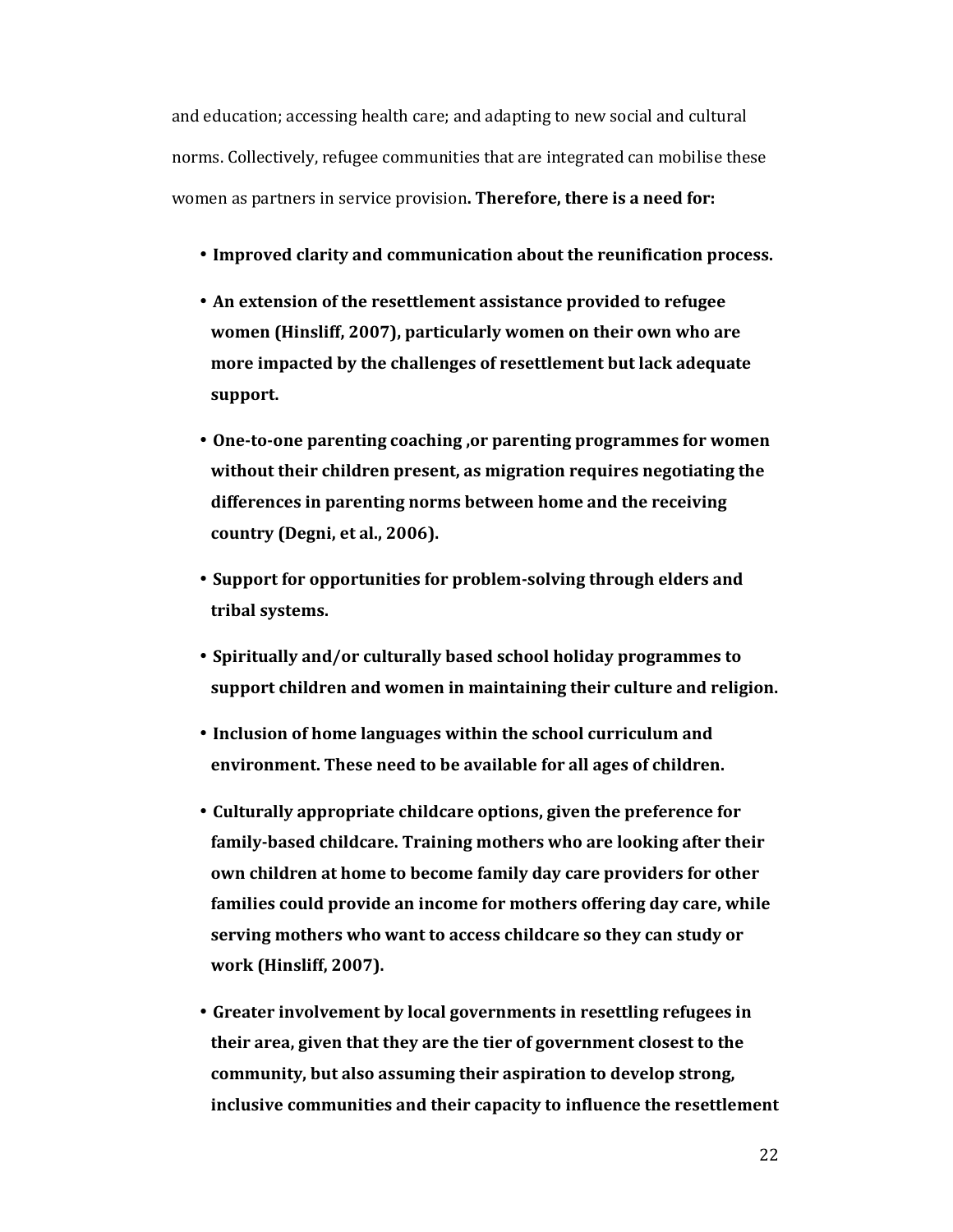**process at a community level (Hinsliff, 2007). International cultural festivals are held annually in some areas, but other than this, there are very few opportunities to engage and interact with the dominant culture. Repeated contact is preferable to one-off events that are orientated to those already familiar with and interested in refugees and can provide more 'everyday' opportunities for social interaction between refugees and their local community (Hinsliff, 2007).** 

• **Linking with other solo mums from the wider community for the purpose of sharing skills.** 

### **Outcome 3: Health and Wellbeing**

#### *Refugees enjoy healthy independent lives.*

Refugee groups experience health disparities and present with unique health needs (Mortensen, 2011). They can arrive in poor health, which reflects the health patterns of their country of origin; the refugee experience of trauma, flight and deprivation; the conditions in refugee camps; and having little or no previous access to health care (Mortensen, 2011). The same markers of poor health occurring in other low socioeconomic groups, such as Pacific peoples, are evident in refugee groups, including diabetes, obesity, cardiovascular disease, poor mental health and oral health, and high rates of smoking (Mortensen, 2011).

A longitudinal survey found that half the refugees interviewed assessed their health as being excellent or very good, one third rated their health as good, and the remainder as poor. The study also found that refugees rated their health as better after six months than it was upon arrival (New Zealand Immigration Service, 2004 cited in Hinsliff, 2007). They attributed this improvement to feeling safe and secure, being less stressed, and having access to good healthcare.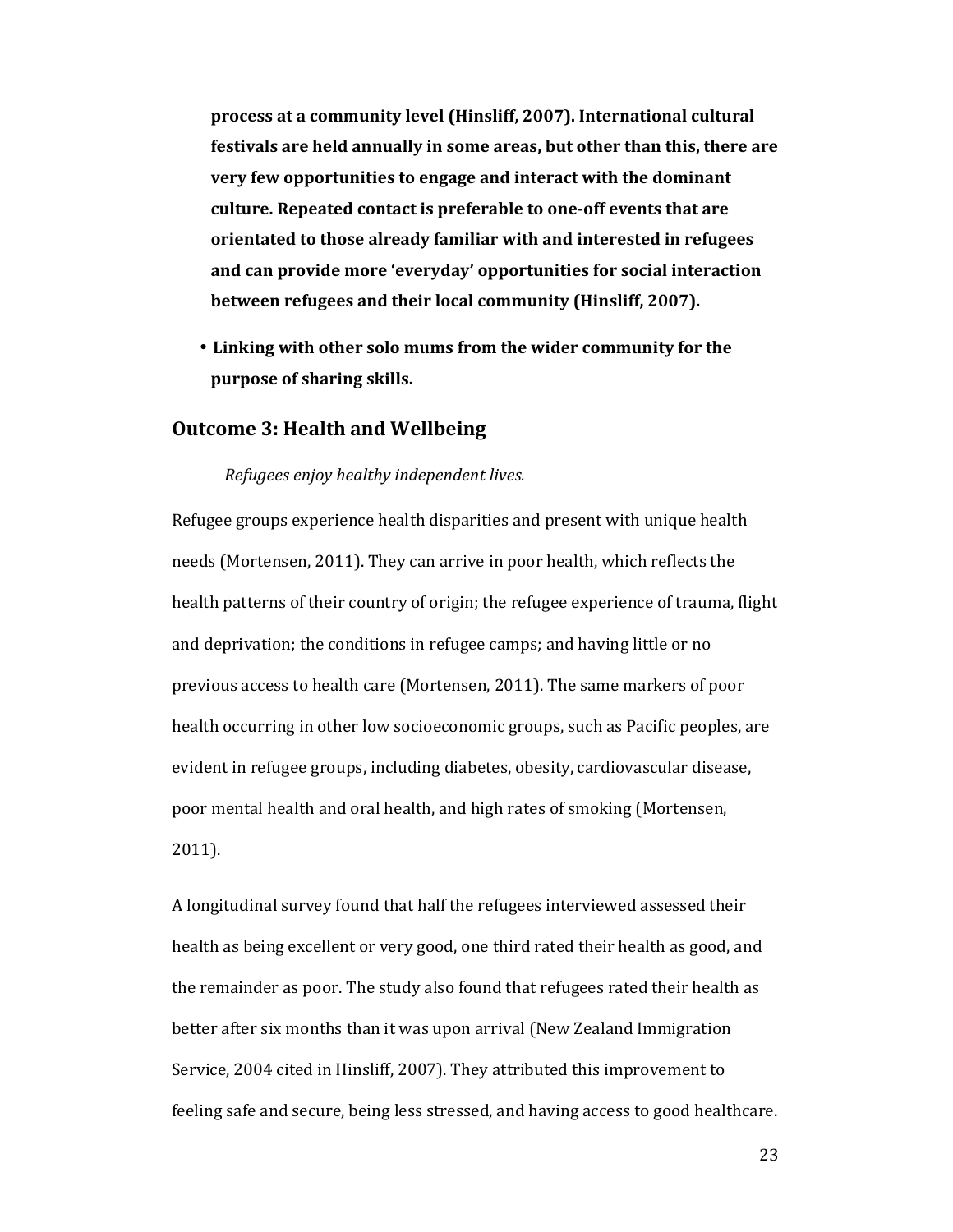However, while women in this study rated healthcare as thorough during the initial settlement period, many felt later that they were not taken seriously when they visited health professionals, while others found the cost and availability of time with the doctor to be a barrier to having their problems understood.

This study adds weight to Mortensen's findings (2011) proposing that the public health system be 'activated' (Penninx, 2004, cited in Mortensen, p, 2) from the 'top down' in order for more accessible and equitable services to be available for refugees and future generations. Mortensen argued that public institutions are pivotal to the integration of refugee groups, and institutional 'opportunity structures' are fundamental to refugee integration through the social, cultural, religious and linguistic accommodations they make to enable refugee participation. The public institutions of health, education, childcare and employment in New Zealand influence the settlement outcomes for refugee groups through their tacit practices of inclusion or exclusion.

#### **Mental health**

Hayward (2007) has noted that the past losses that refugees have experienced, combined with the stress of resettlement and previous traumatic war experiences, puts pressure on refugees' coping skills. In this study, the following compromised women's mental health:

- The toll of stress without the ability to share the burden—like 'clapping with one hand'.
- Safety as women on their own (linked with past trauma).
- Reliance on paid childcare support and the reduction of options.
- Cost of staying in touch and supporting families still overseas, with its long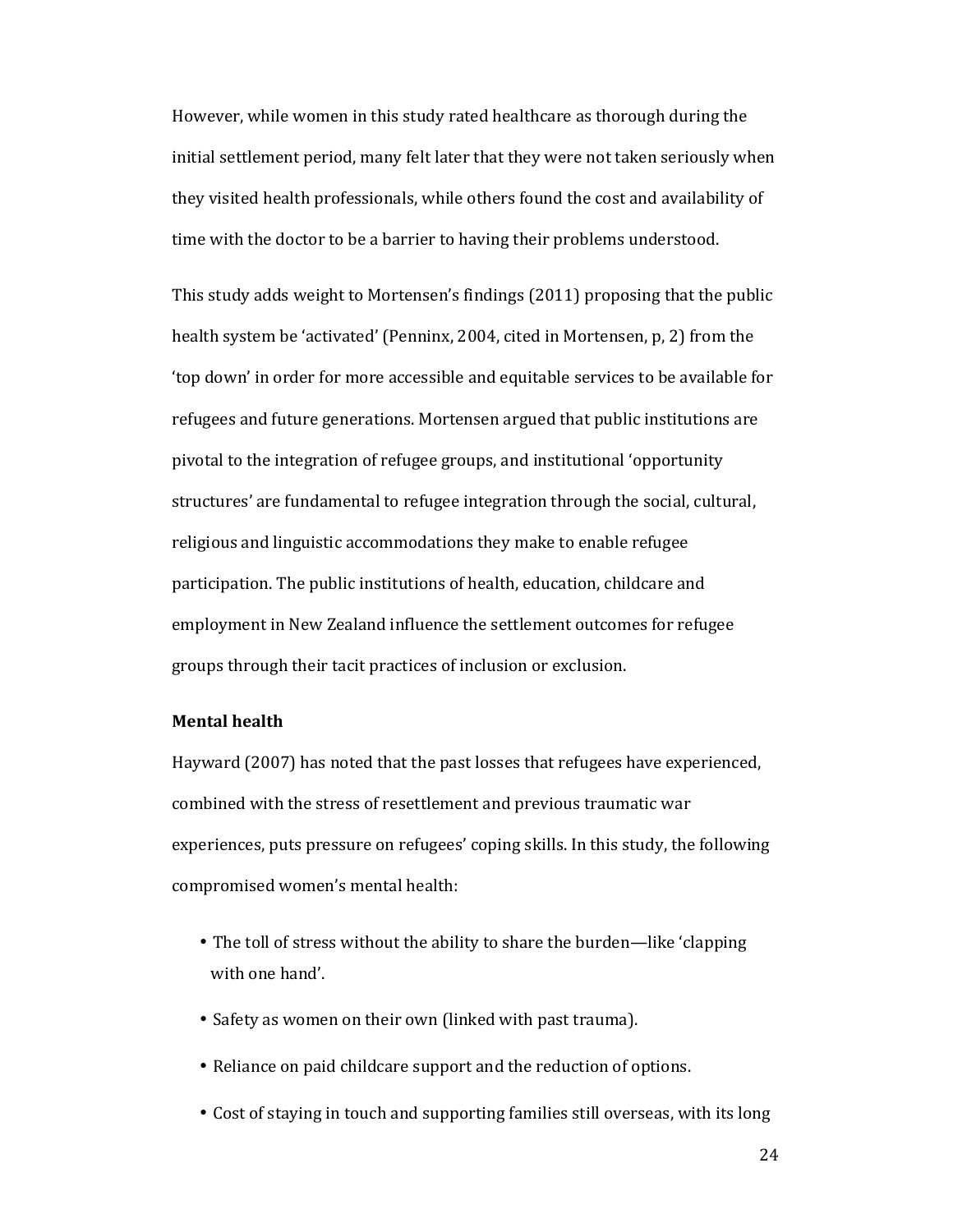term impact on wellbeing.

- Importance of community support but also the impact of community dynamics, e.g., gossip, if they received support from a male (the importance of not being labelled, or "getting a bad name").
- Potential for 'convenience marriages' or 'survival marriages', with the predictable impact on wellbeing.
- Children's high expectations of their mothers and their expressed disappointment when mothers do not acculturate at the same rate. This also impacts on the mother's self-esteem.
- Post-'honeymoon' period: lots of unfilled dreams, harder than expected, losing sight of hopes and aspirations, smiling on the outside but crying on the inside, and needing to stay positive for the sake of their children.

#### **Recommendations**

**The following are recommended so that women might receive culturally safe care that leaves them feeling confident that they are being heard and cared for:** 

- **Provision of better information (about how the New Zealand health service works, medication, support available, etc.).**
- **Continuity of care beyond the initial stages of immigration.**
- **Training of staff in primary care to work with refugees.**
- **Attention to the development of the health workforce. New Zealand research has noted a paucity of cultural knowledge and skills in the health workforce, which in turn has served as a barrier to the provision of accessible, safe and equitable health services for migrants and refugees (Mortensen, 2010).**
- **Support and training of cultural insiders as cross cultural workers to facilitate the effective provision of care.**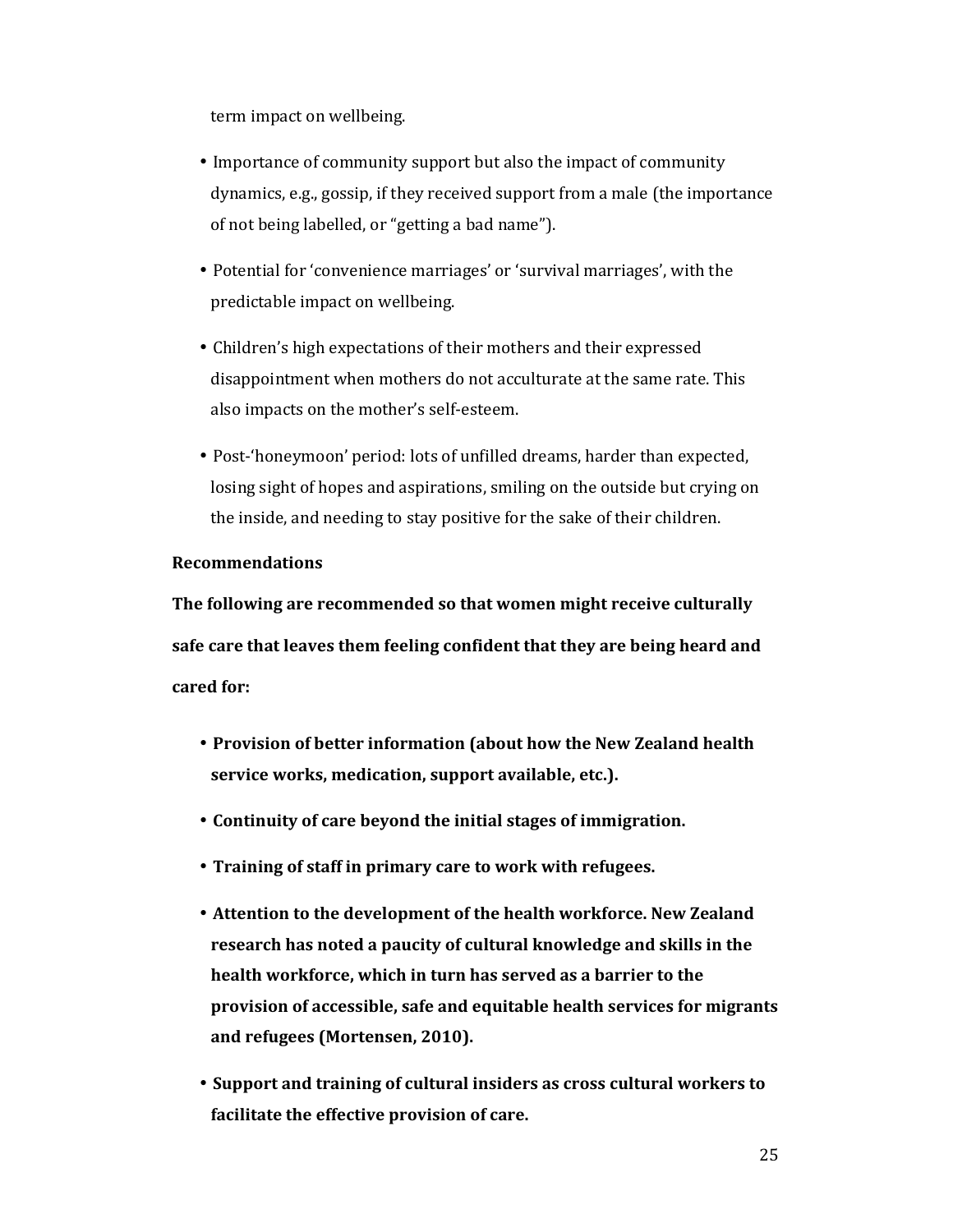- **Provision of care that reflects the complex needs of refugee women and their families, including: culturally appropriate interpreters, and having more time available for consultations and counselling support, given the additional time a consultation with an interpreter might take.**
- **Provision of programmes that support women's wellbeing. e.g., women-only swimming time at local pools.**
- **Access to counselling including interpreting support, appropriate to their culture, experiences, and needs.**

## **Outcome 4: Education**

*Refugees' English language skills enable them to participate in education and achieve qualifications, and support them in participating in daily life.* 

In this study, women had to prioritise their children's education over their own, given the absence of a partner and extended family. This barrier to their own education has implications for long-term resettlement, particularly in terms of further qualifications, employment, and participation in the work force. Furthermore, their children's education had often been disrupted and women had concerns that their children would become disconnected from their traditional culture and lose access to their traditions, language, and values.

#### **Recommendations**

- **Specialist support for children whose education has been interrupted or limited.**
- **Support for first language teaching at all ages.**
- **Provision of affordable, culturally appropriate and accessible childcare so that women can access English language skills. Having**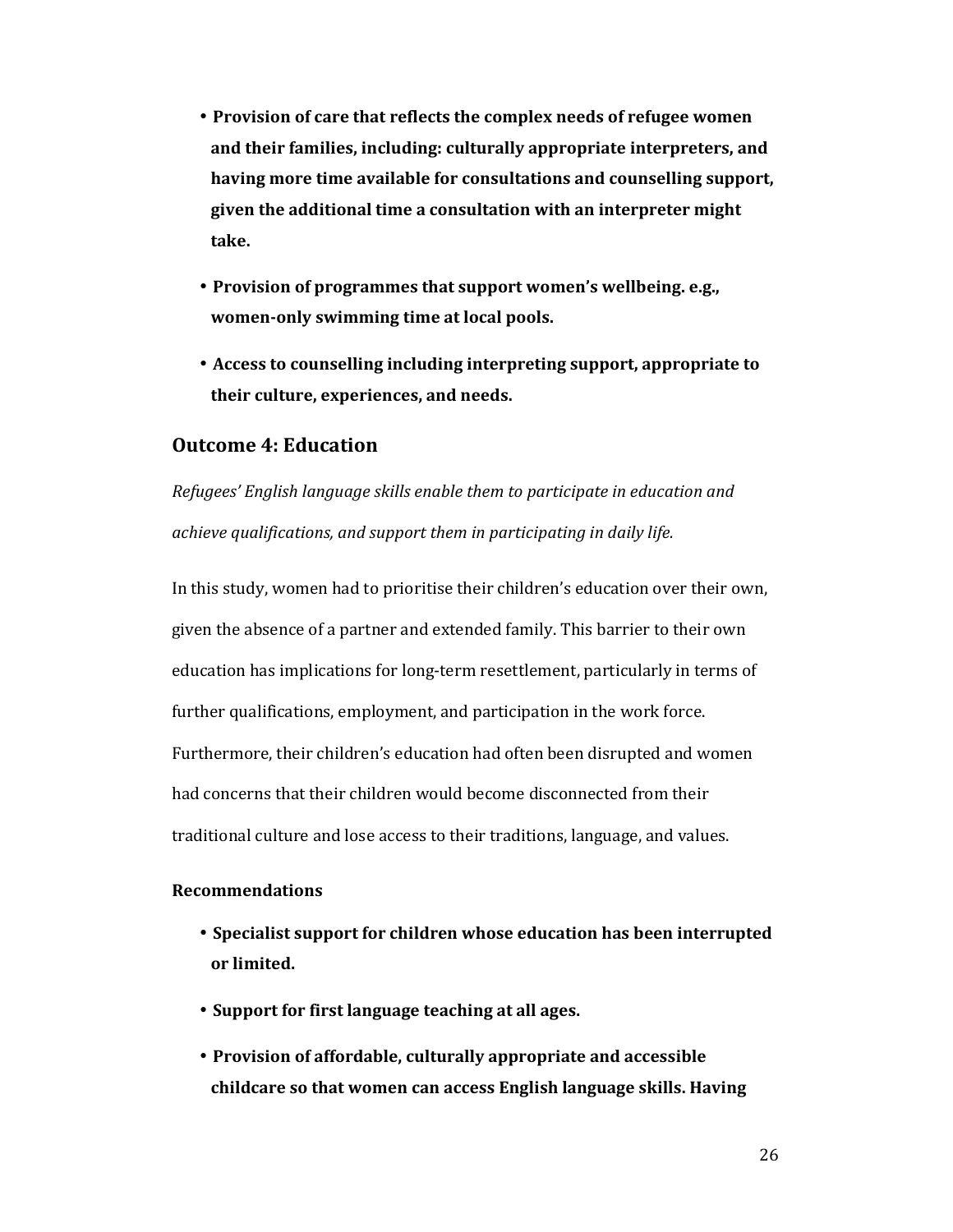**access to English classes and supporting their role as a solo parent, so that they don't have to choose between their own education and their children's.** 

• **Incorporation of work experience components in English classes so that they can acquire skills toward employment.**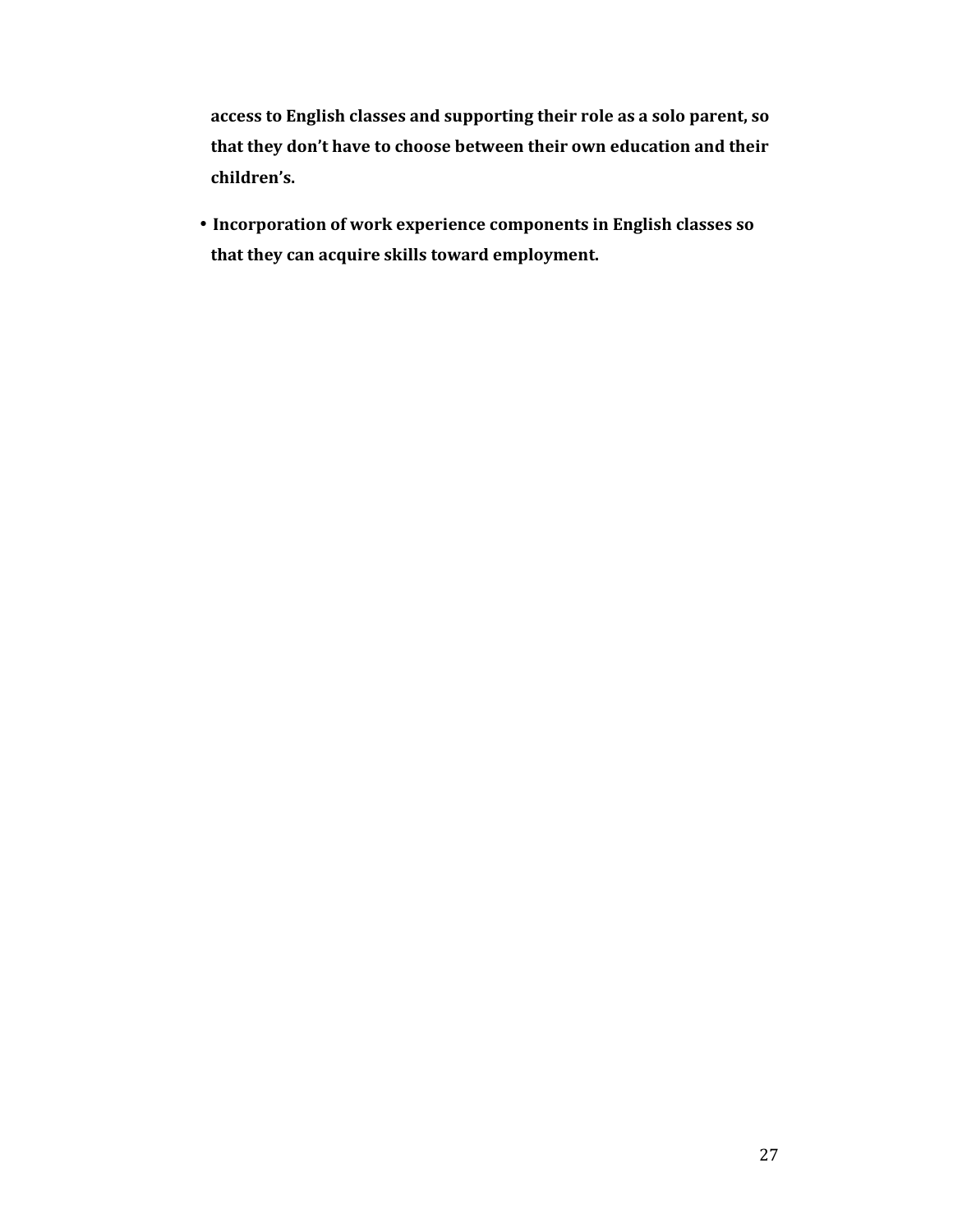## **Conclusion**

This research project contributes to the growing knowledge base about the resettlement needs of refugee-background communities in New Zealand, and in particular, about refugee women who are sole heads of households in New Zealand. The gendered focus of this research highlights the ways in which particular spheres and institutions that are pivotal to resettlement, such as employment, health and education, are engaged with and/or respond to the needs of women and their families. This gendered lens has made visible the strengths of refugee women and highlighted the need for comprehensive institutional support, rather than refugee women being positioned as without agency, which is a more common representation (McPherson, 2010).

This research shows that there are many difficulties in the settlement environment, including concerns about loved ones left behind, feelings of helplessness both in terms of their country of origin and the new country, and feeling isolated and dislocated in this new land (Pittaway, 2004). Consequently, the settlement environment is pivotal to mediating the impacts of the past and an unknown future, yet it remains problematic (Pittaway, 2004).

We conclude this report by supporting Keefe and Hage's (2009) criteria for assessing good practice in service provision for refugees:

1. Taking refugees seriously as competent interpreters of their own lives.

2. A holistic approach that offers integrated programmes of social, emotional and psychological help.

3. A receptivity towards culture.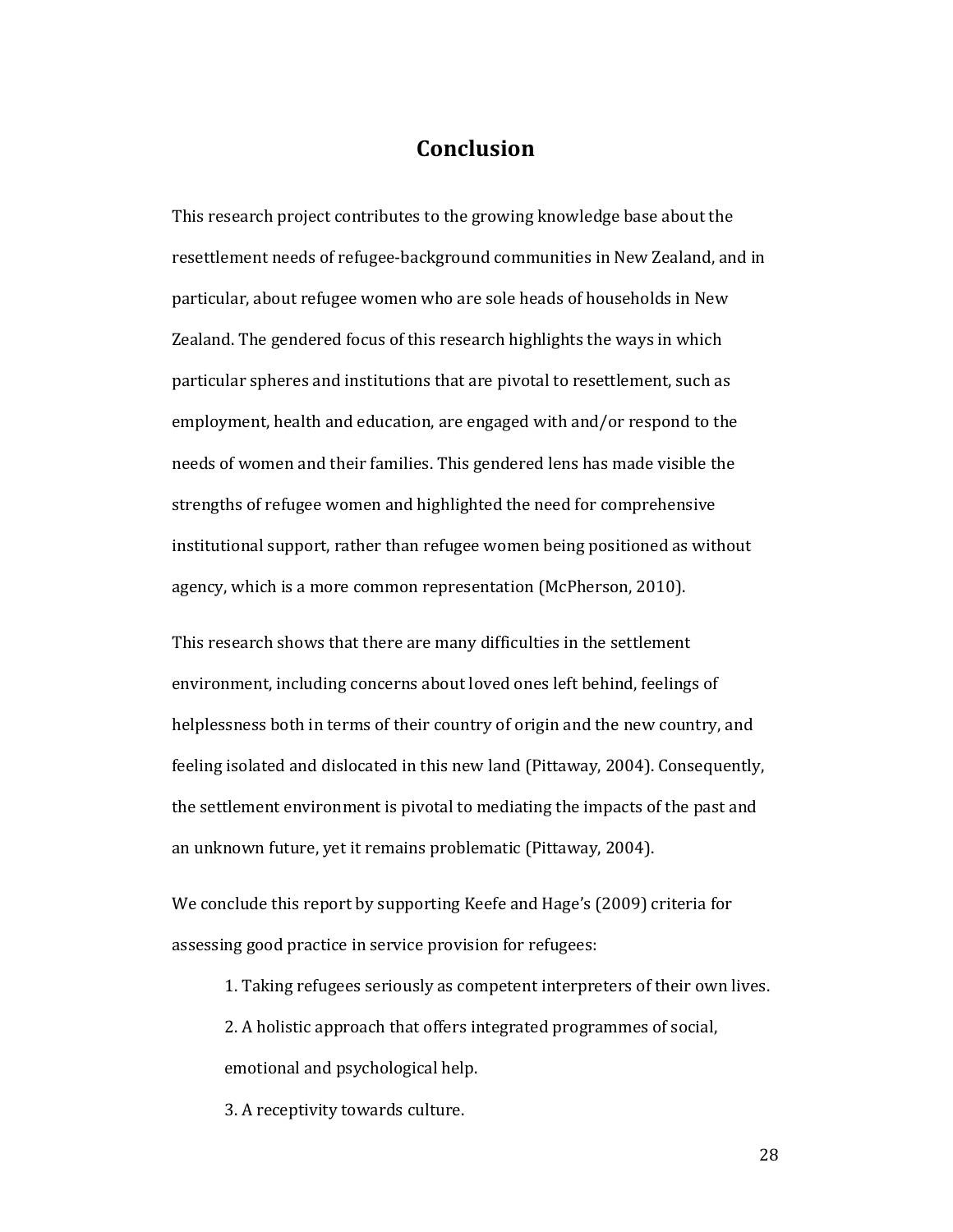4. A recognition of the impact of ongoing events on refugees' lives.

5. An orientation towards empowerment through ownership and participation.

6. An engagement with family and meaningful others.

7. An emphasis on enhancing refugees' own capabilities (Keefe & Hage, 2009, p.2).

Our hope is that this report contributes to a life worth living for refugee-

background women on their own and for their families and communities.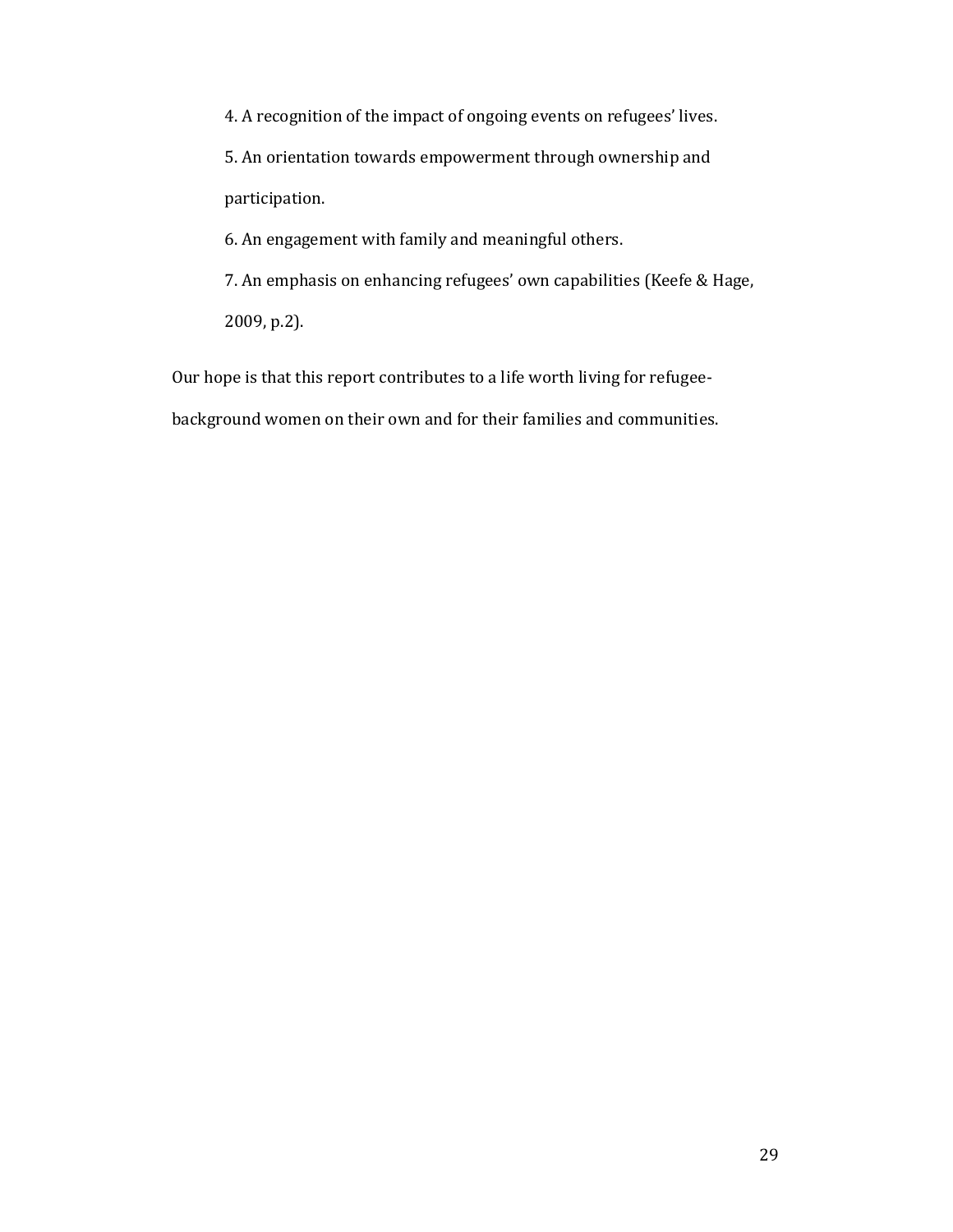# **Bibliography**

- Ager, A., & Strang, A. (2008). Understanding integration: A conceptual framework. Journal of Refugee Studies, 21(2), 166.
- Barnes, D. M., & Harrison, C. L. (2004). Refugee women's reproductive health in early resettlement. Journal of Obstetric, Gynecologic, & Neonatal Nursing, 33(6), 723-728.
- Butler, A. (2005). A strengths approach to building futures: UK students and refugees together. Community Development Journal, 40(2), 147.
- Degni, F., Pontinen, S., & Molsa, M. (2006). Somali parents' experiences of bringing up children in Finland: Exploring social-cultural change within migrant households. 7(3),
- Dyregrov, K., Dyregrov, A., & Raundalen, M. (2000). Refugee families' experience of research participation. Journal of traumatic stress, 13(3), 413-426.
- Goodkind, J. R., & Deacon, Z. (2004). Methodological issues in conducting research with refugee women: Principles for recognizing and re centering the multiply marginalized. Journal of Community Psychology, 32(6), 721- 739.
- Gruner, A., & Searle, W. (2011). New Zealand's Refugee Sector: Perspectives and developments, 1987-2010. Wellington: DEpartment of Labour.
- Guba, E. G., & Lincoln, Y. S. (2005). Paradigmatic controversies, contradictions, and emerging confluences.
- Hayward, M. (2007). Applying post-critical approaches to refugee-centred education. Unpublished Masters thesis, Auckland: AUT University
- Hinsliff, J. (2007). Integration or exclusion? The resettlement experiences of refugees in Australia. Unpublished Doctoral thesis, Adelaide, The University of Adelaide.
- Keefe, A., & Hage, E. (2009). Vulnerable women's project good practice guide: Assisting refugee and asylum seeker women affected by rape or sexual violence. Manchester: Refugee Council, .
- Khadri, R. J. (2009). Resettling the unsettled: The refugee journey of Arab Muslims to New Zealand. Unpublished Doctoral thesis, Auckland: AUT University Massey University, Albany.
- Kirby, S. L., Greaves, L., & Reid, C. (2006). Experience research social change: Methods beyond the mainstream. Toronto: University of Toronto Press.
- Lawrence, J., & Kearns, R. (2005). Exploring the 'fit' between people and providers: Refugee health needs and health care services in Mt Roskill, Auckland, New Zealand. Health and Social Care in the Community, 13(5), 451-461.
- Ledwith, M. (2011). Community development: A critical approach (Second ed.). Bristol: Policy Press.
- Lewig, K., Arney, F., & Salveron, M. (2010). Challenges to parenting in a new culture: Implications for child and family welfare. Evaluation and Program Planning, 33(3), 324-332.
- Mackenzie, C., McDowell, C., & Pittaway, E. (2007). Beyond 'Do No Harm': The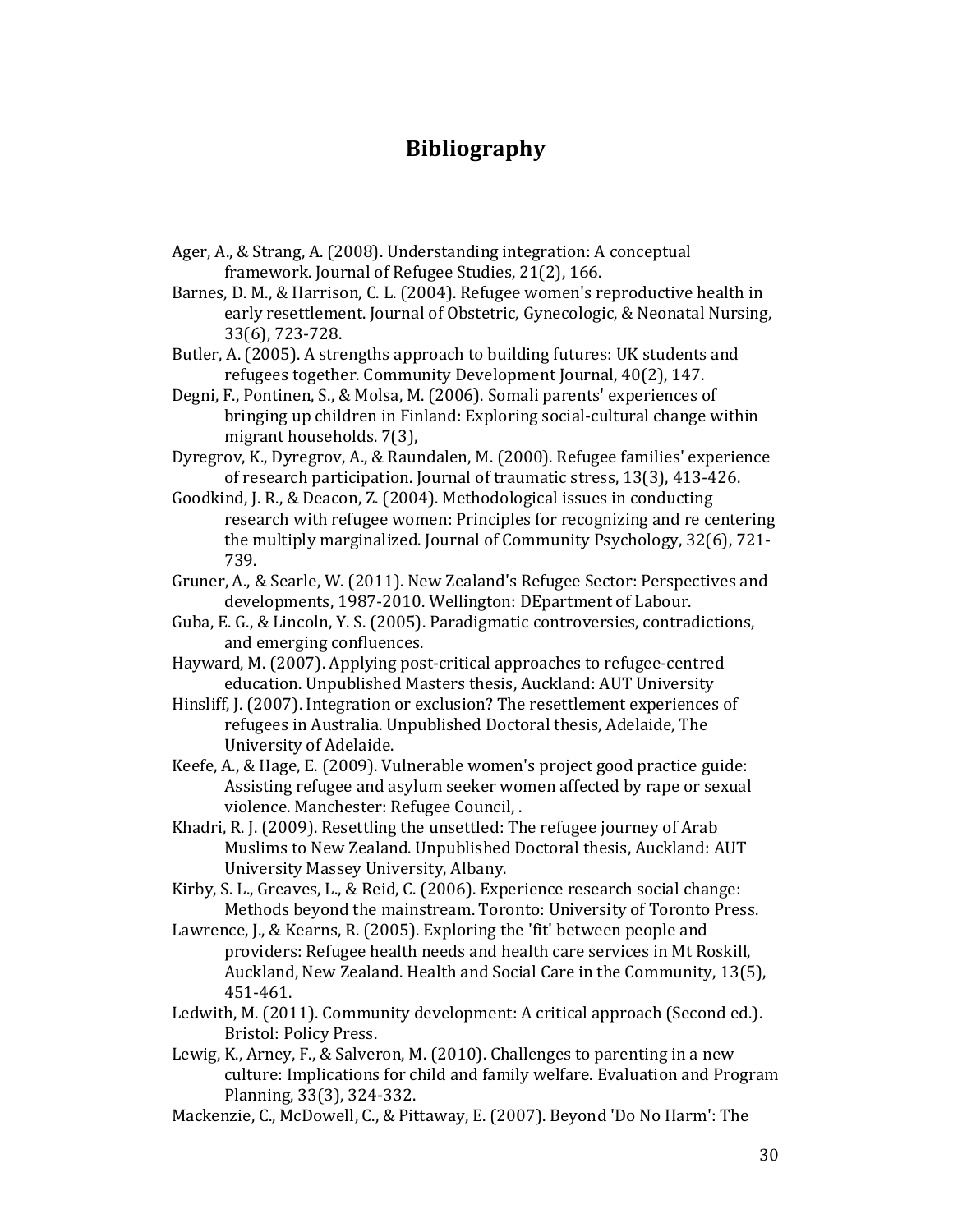Challenge of Constructing Ethical Relationships in Refugee Research. Journal of Refugee Studies, 20(2), 299-319.

- MacKinnon, S. (2009). Building capacity through participatory action research: the state of the inner-city report project. Community Development Journal.
- Madriz, E. (2000). Focus groups in feminist research. In N. K. Denzin & Y. S. Lincoln (Eds.), Handbook of qualitative research (2nd ed., pp. 835-851). Thousand Oaks: Sage.
- Malkki, L. H. (1995). Refugees and exile: From" refugee studies" to the national order of things. Annual review of anthropology, 24, 495-523.
- McPherson, M. (2010). IiIntegrate, therefore I am: Contesting the normalizing discourse of integrationism through conversations with refugee women. Journal of Refugee Studies, 23(4), 546-570.
- Mertens, D. (2007). Transformative paradigm: Mixed methods and social justice. Journal of mixed methods research, 1(3), 212.
- Mortensen, A. (2007). Refugees as others: Social and cultural citizenship rights for Refugees in New Zealand health services. Unpublished Doctoral thesis, Auckland: Massey University, Auckland.
- Mortensen, A. (2010). Cultural safety: Does the theory work in practice for culturally and linguistically diverse groups? Nursing praxis in New Zealand, 26(3), 6.
- Mortensen, A. (2011). Public health system responsiveness to Refugee groups in New Zealand: Activation from the bottom up. Social Policy Journal of New Zealand(37).
- New Zealand Immigration Service (2004). Refugee voices: A journey towards resettlement. Wellington: New Zealand Immigration Service, Department of Labour
- Parsons, L. (2005). Refugee Resettlement in New Zealand and Canada. Wellington: RMS Refugee Resettlement.
- Pavlish, C. L., Noor, S., & Brandt, J. (2010). Somali immigrant women and the American health care system: Discordant beliefs, divergent expectations, and silent worries. Social Science and Medicine, 71(2), 353-361.
- Phoenix, A. (2011). Somali young women and hierarchies of belonging. Young, 19(3), 313.
- Pittaway, E. (2004). The ultimate betrayal: An examination of the experience of domestic and family violence in Refugee communities. Sydney: The Centre for Refugee Research, University of New South Wales.
- Renzaho, A. M. N., & Vignjevic, S. (2011). The impact of a parenting intervention in Australia among migrants and refugees from Liberia, Sierra Leone, Congo, and Burundi: Results from the African Migrant Parenting Program. Journal of Family Studies, 17(1), 71-79.
- Smith, L. T. (1999). Decolonizing methodologies: Research and indigenous peoples. London ; New York : Zed Books
- Tomlinson, F. (2010). Marking difference and negotiating belonging: Refugee women, volunteering and employment. Gender, Work and Organization, 17(3), 278-296.
- Turton, D. (1996). Migrants and refugees: A Mursi case study. In T. Allen (Ed.), In Search of Cool Ground: War, Flight and Homecoming in Northeast Africa. London: James Currey/Africa World Press.